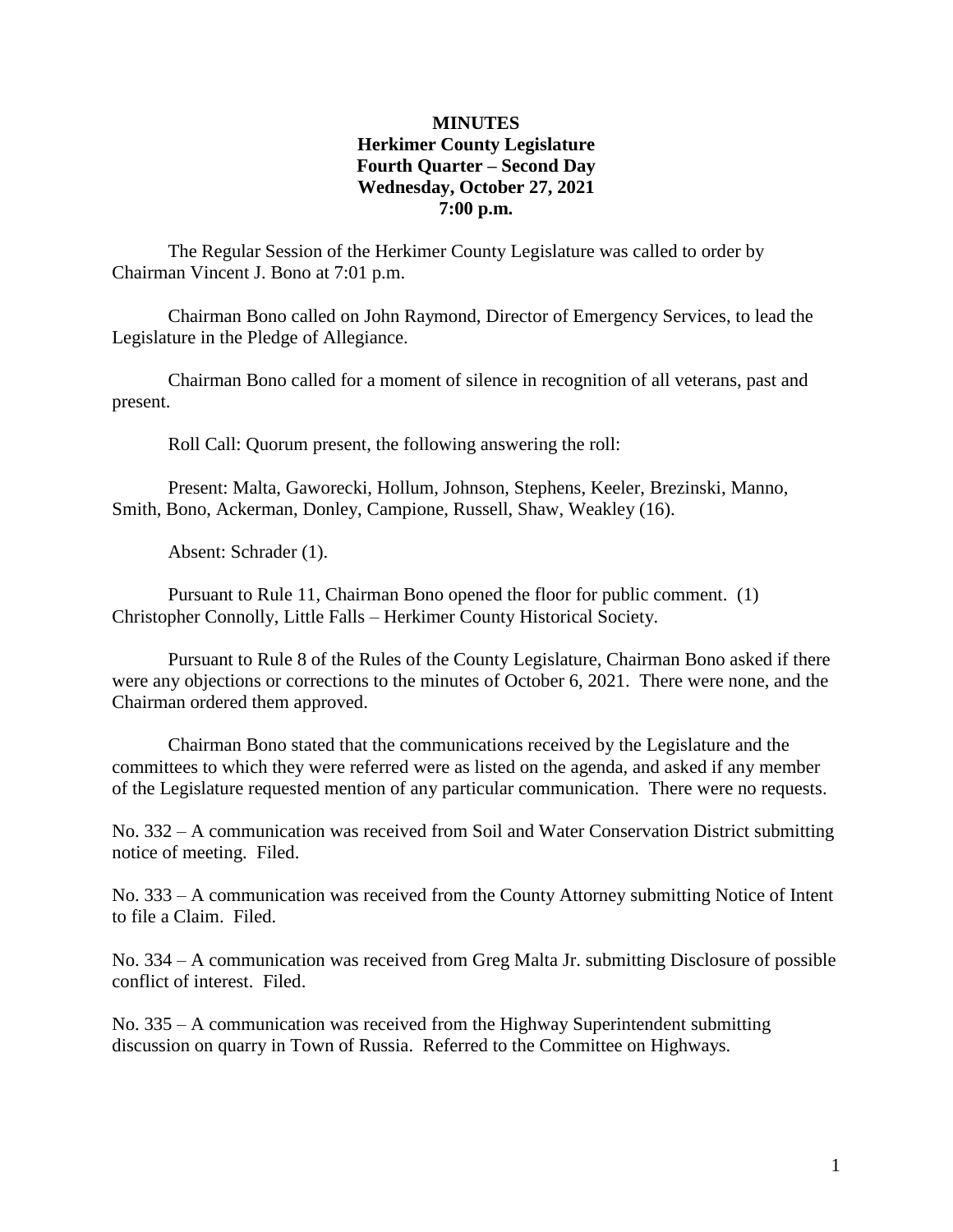No. 336 – A communication was received from the Commissioners of Elections requesting purchase and training in connection with Cyber Security Remediation Grant. Referred to the Committee on Administration/Veterans' Affairs and the Committee on Ways & Means.

No. 337 – A communication was received from the Personnel Officer requesting contract with Aquarius Capital. Referred to the Committee on Ways & Means.

No. 338 – A communication was received from the Executive Director of the Herkimer County IDA requesting second (performance) Public Hearing for HPK Industries, Inc. Referred to the Committee on County Planning & Development.

No. 339 – A communication was received from the Budget Officer/Purchasing Agent requesting budget amendment in connection with grant funding in STOP-DWI. Referred to the Committee on Public Safety & Emergency Management and the Committee on Ways & Means.

No. 340 – A communication was received from the Chairman of the Legislature making appointments and reappointments to the Office for Aging Advisory Board. Referred to the Committee on Human Resources.

No. 341 – A communication was received from the County Treasurer submitting report of cancelled taxes. Referred to the Committee on Ways & Means.

No. 342 – A communication was received from the Budget Officer/Purchasing Agent requesting transfer in Public Health. Referred to the Committee on Ways & Means.

No. 343 – A communication was received from the Budget Officer/Purchasing Agent requesting transfer of funds and creation of account in Board of Elections. Referred to the Committee on Ways & Means.

No. 344 – A communication was received from the Budget Officer/Purchasing Agent requesting budget amendment in the Highway Department for increased CHIPS funding. Referred to the Committee on Ways & Means.

No. 345 – A communication was received from the Budget Officer/Purchasing Agent requesting purchase of vehicles and transfer of funds. Referred to the Committee on Public Safety & Emergency Management and the Committee on Ways & Means.

No. 346 – A communication was received from the Budget Officer/Purchasing Agent requesting budget amendment and creation of a project in connection with grant funding in Emergency Services. Referred to the Committee on Public Safety & Emergency Management and the Committee on Ways & Means.

No. 347 – A communication was received from the Budget Officer/Purchasing Agent requesting budget amendment and creation of new project in connection with grant funding in Emergency Services. Referred to the Committee on Public Safety & Emergency Management and the Committee on Ways & Means.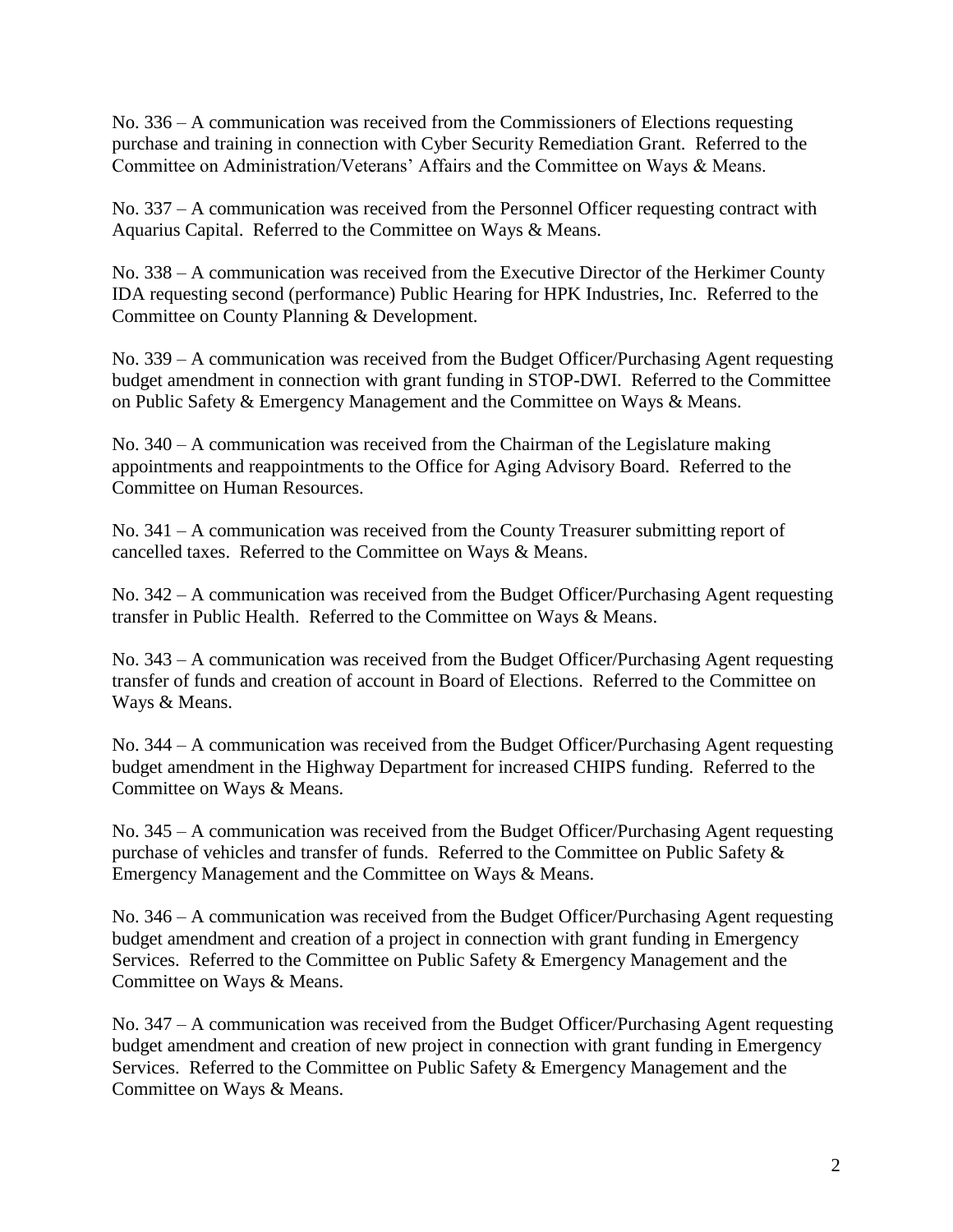No. 348 – A communication was received from the Budget Officer/Purchasing Agent requesting contract for architectural services to assist in the bid for the highway garage roof. Referred to the Committee on Highways and the Committee on Ways & Means.

No. 349 – A communication was received from the Budget Officer/Purchasing Agent requesting amendment to Resolution No. 114 of 2021 for reduction in contract amount in connection with the repair project at the Historic 1834 Jail. Referred to the Committee on County Properties and the Committee on Ways & Means.

No. 350 – A communication was received from the County Attorney requesting cancellation of outstanding tax liens on 357/359 King Street. Referred to the Committee on County Properties.

No. 351 – A communication was received from the Mayor of the Village of Herkimer requesting cancellation of outstanding tax liens on 357/359 King Street. Referred to the Committee on County Properties.

No. 352 – A communication was received from the County Attorney submitting Notice of Claim. Filed.

Pursuant to Rule 6, Chairman Bono then proceeded with Reports of Standing Committees. Legislator Hollum, Chairman of the Committee on Administration/Veterans' Affairs Committee gave an update that early voting is currently going on until October 31st and Election Day is Tuesday, November  $2<sup>nd</sup>$ .

On motion of Mr. Smith, seconded by Mr. Stephens, Resolution No. 250 – Resolution No. 254 were handed up; voted on and adopted by voice vote:

For: Ayes (16). Against: None. Absent: Schrader (1).

## **Consent Agenda:**<br>250 **HUMAN R**

- 250 HUMAN RES.: Confirming appointments and reappointments to the OFA Advisory Council
- 251 WAYS & MEANS: Setting date for Public Hearing for Local Law establishing salaries of some elected officials and certain County officers appointed for a fixed term during their term of office
- 252 CO. PLNG & DEV.: Setting a Public Hearing in connection with CDBG funding for the HPK Industries, Inc. project
- 253 NAT. RES., WAYS & MEANS: Fixing time and place for the Public Hearing on the Assessment Roll of the part County Sewer District
- 254 ADMIN./VETS' AFFAIRS, NAT. RESOURCES: Setting Public Hearing on Introductory Local Law C for 2021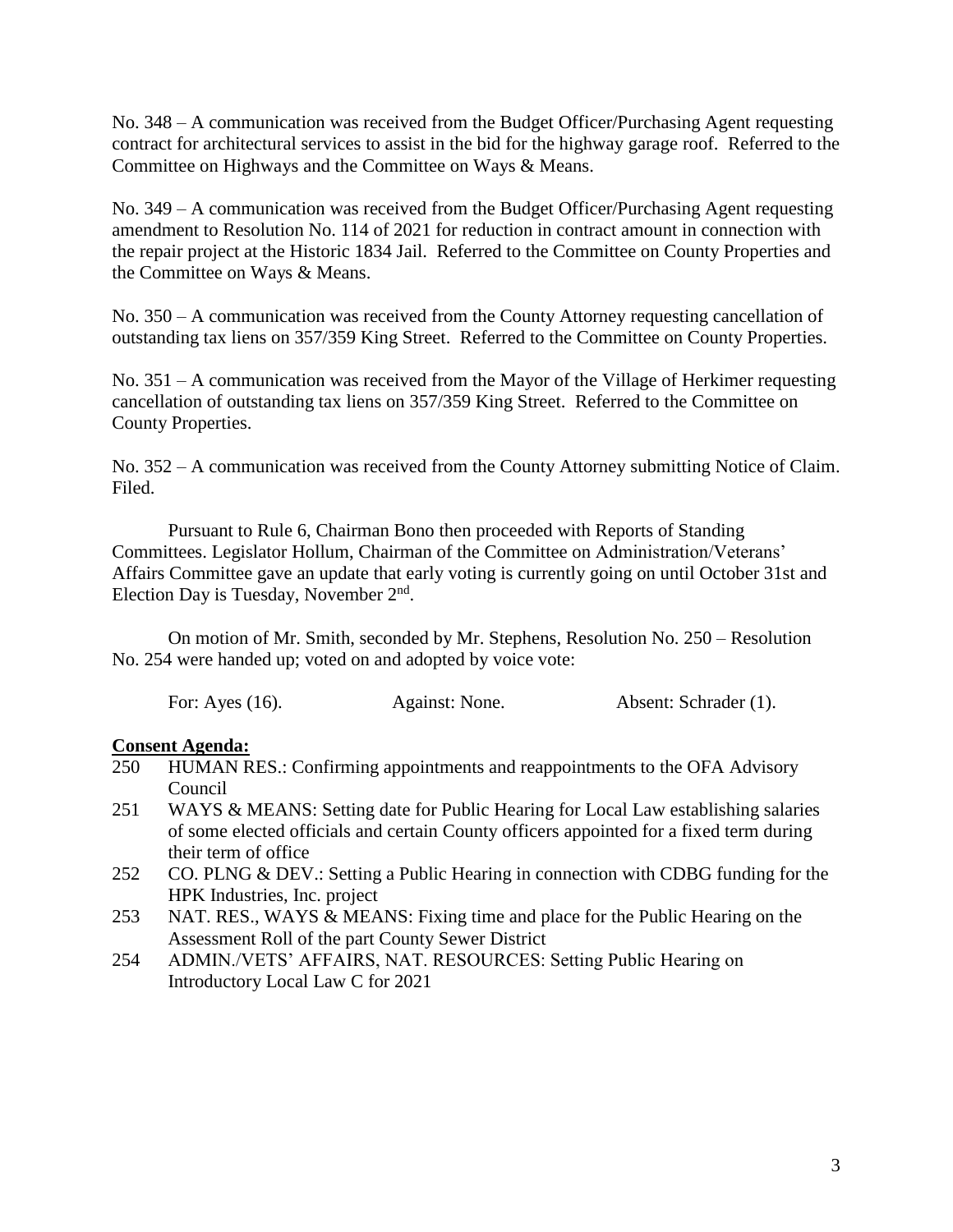

No. 250

### **REPORT AND RESOLUTION CONFIRMING APPOINTMENTS AND REAPPOINTMENTS TO THE HERKIMER COUNTY OFFICE FOR AGING ADVISORY COUNCIL**

### **Sponsored by: Committee on Human Resources**

WHEREAS, the Chairman of the Herkimer County Legislature, by letter dated October 12, 2021, has made reappointments to the Office for the Aging Advisory Council; now, therefore, be it

RESOLVED, that the following reappointments to the Office for the Aging Advisory Council be, and hereby are ratified and confirmed:

### **New appointment for term of 10/2021-10/2024**

Dave Warner, Little Falls, NY 13365 Jackie Patterson, Herkimer, NY 13350 Bette Collier, Cold Brook, NY 13324

**Reappointment for term of 10/2021 – 10/2024** Ava Jaunzems, Clayville, NY 13322

**Reappointment for term of 10/2021 – 4/2022** Kathy VanValkenburg, Herkimer, NY 13350

and, be it further

RESOLVED, that certified copies of this Resolution be forwarded to the Director of the Herkimer County Office for the Aging and each appointee.

Dated: October 27, 2021.



No. 251

### **REPORT AND RESOLUTION SETTING DATE FOR PUBLIC HEARING FOR LOCAL LAW ESTABLISHING ANNUAL SALARIES OF SOME ELECTED OFFICIALS AND**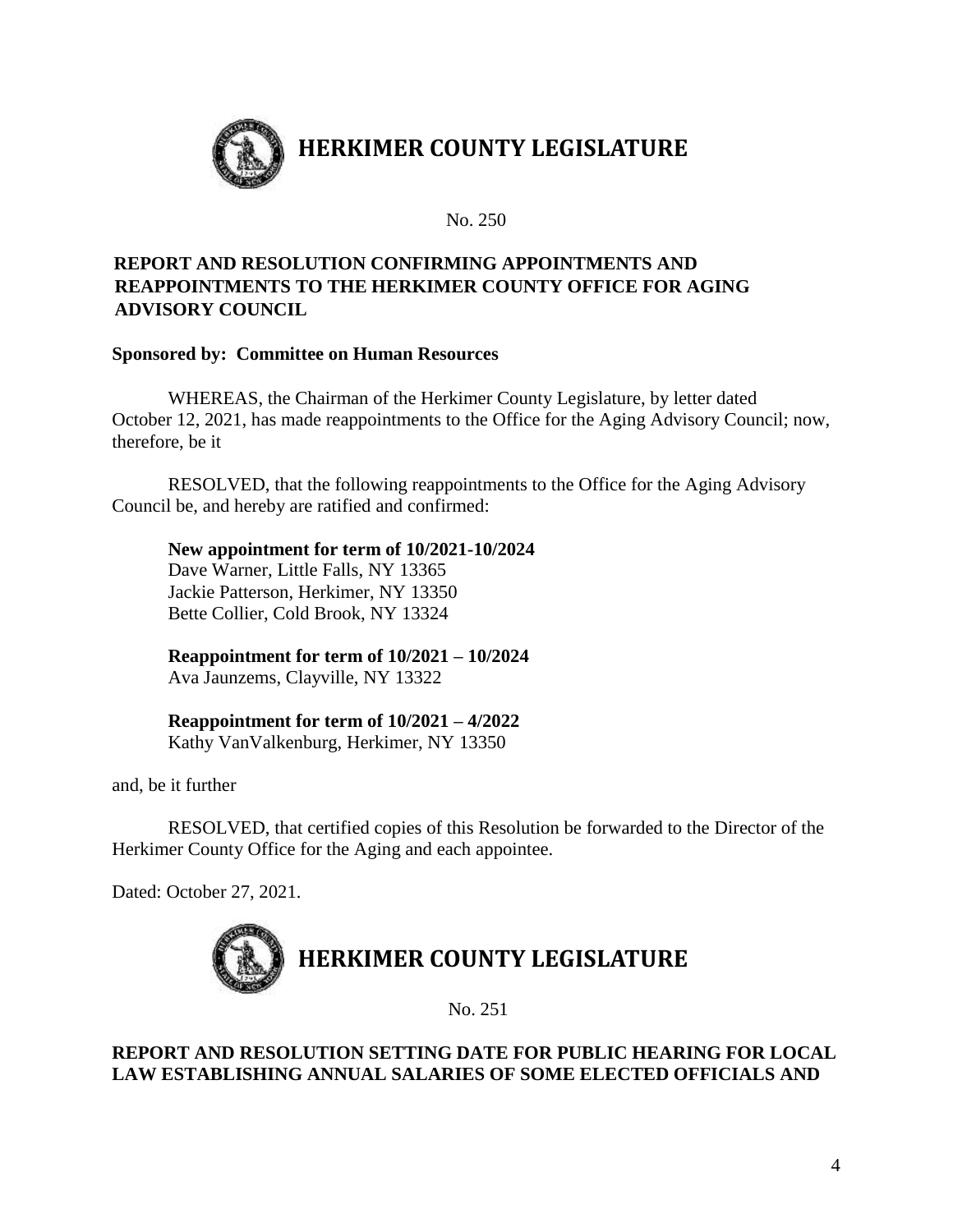### **CERTAIN COUNTY OFFICERS APPOINTED FOR A FIXED TERM DURING THEIR TERM OF OFFICE**

### **Sponsored by: Committee on Ways and Means**

We, the Committee on Ways and Means of the Herkimer County Legislature, are causing to be prepared and will present Introductory Local Law B for the year 2021 to establish annual salaries of some elected officials and certain county officers appointed for a fixed term during their term of office, and setting the date for the statutory public hearing thereon, and offer the following Resolution:

### RESOLVED:

1. That a proposed local law establishing salaries of some elected officials and certain county officers will be prepared by this Committee, and that a public hearing will be held on the proposed local law at a meeting of the Herkimer County Legislature, on the 17<sup>th</sup> day of November, 2021, at 6:00 p.m. in the Legislative Chambers of the County Office Building in the Village of Herkimer, New York;

2. That this County Legislature designates the Committee on Ways and Means as the Committee to hold the public hearing on the adoption of said act;

3. That at least five days prior to such public hearing the Clerk of this Legislature shall post a notice of such hearing upon the bulletin board in the Courthouse and cause to be published said notice at least once in the *Times Telegram*;

4. That the Clerk of this Legislature shall place a copy of said act on the desks of the members of this County Legislature at least seven calendar days, exclusive of Sunday, prior to its final adoption;

5. That if said local law be finally adopted, the Clerk of this Legislature shall file one certified copy thereof in the Office of the County Clerk, one in the Office of the Secretary of State and publish said local law as required by law.

Dated: October 27, 2021.

# **HERKIMER COUNTY LEGISLATURE**

No. 252

### **RESOLUTION SETTING A PUBLIC HEARING IN CONNECTION WITH COMMUNITY DEVELOPMENT BLOCK GRANT FUNDING FOR THE HPK INDUSTRIES, INC. PROJECT**

**Sponsored by: Committee on County Planning & Development**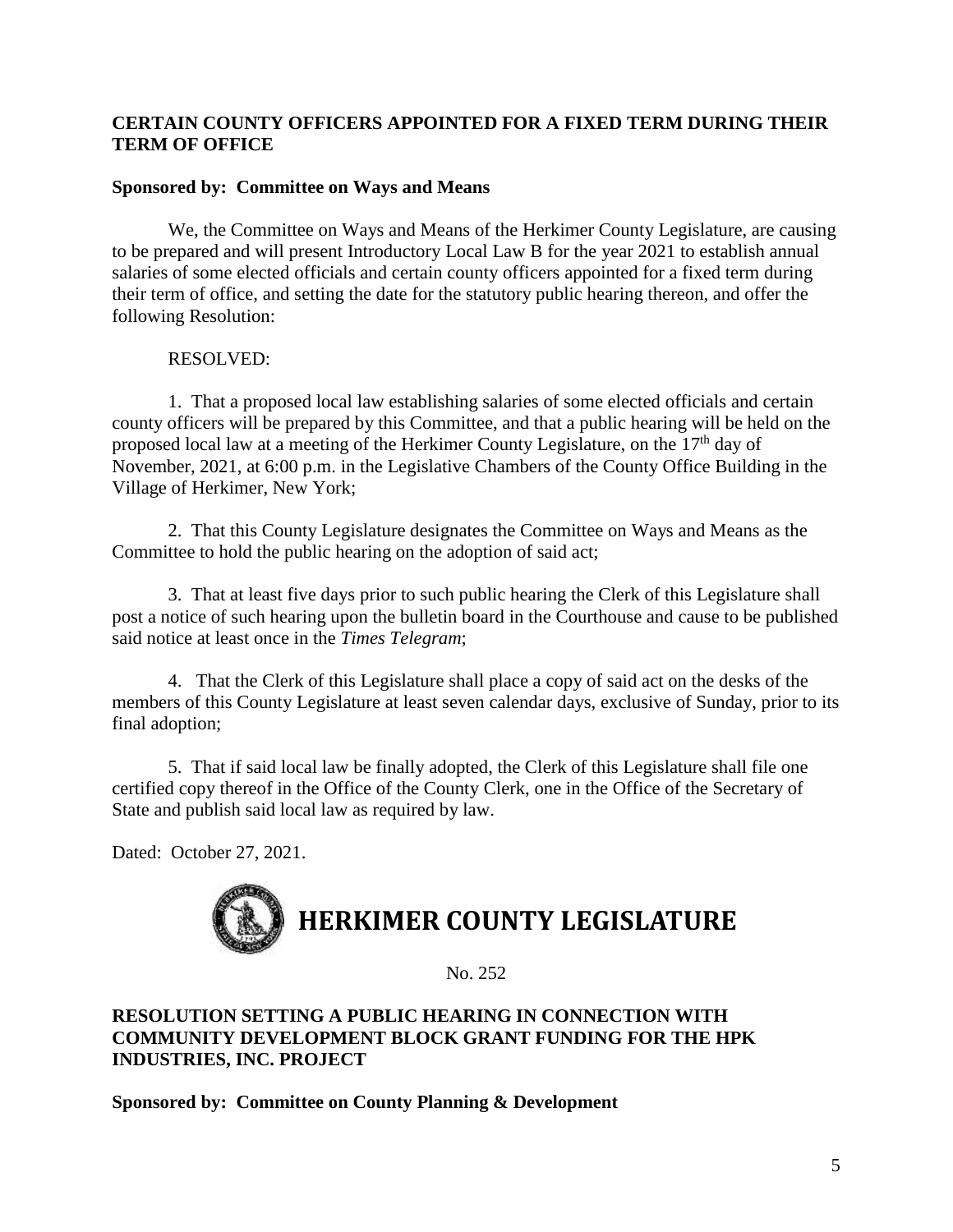WHEREAS, it is necessary that a second (performance) public hearing be held to hear public comment to report project accomplishments relating to Economic Development Assistance from the Office of Community Renewal (OCR) for the \$450,000.00 award for the HPK Industries, Inc. project; now, therefore, be it

RESOLVED, that a Public Hearing be held by the Committee on County Planning and Development on the  $17<sup>th</sup>$  day of November, 2021 at 6:05 p.m., in the Legislature Chambers, 109 Mary Street, Herkimer, NY, for the purpose of hearing public comment upon the aforesaid application; and, be it further

RESOLVED, that a certified copy of this Resolution be forwarded to the Executive Director of the Herkimer County Industrial Development Agency.

Dated: October 27, 2021.

## **HERKIMER COUNTY LEGISLATURE**

No. 253

### **REPORT AND RESOLUTION FIXING TIME AND PLACE FOR THE PUBLIC HEARING ON THE ASSESSMENT ROLL OF THE PART COUNTY SEWER DISTRICT**

### **Sponsored by: Committee on Natural Resources Committee on Ways and Means**

WHEREAS, the Herkimer County Sewer District has prepared an assessment roll pursuant to the provisions of Section 271 of the County Law; and

WHEREAS, this Legislature has been advised that the assessment roll has been submitted to the Herkimer County Budget Officer together with the estimate of revenues and expenditures; and

WHEREAS, the Herkimer County Budget Officer has transmitted the assessment roll together with the tentative budget to the Clerk of the Legislature; now, therefore, be it

RESOLVED, that the Herkimer County Legislature shall cause a notice to be published stating the time, place and purpose of a public hearing on the said assessment roll; and, be it further

RESOLVED, that the Herkimer County Legislature shall hold such public hearing at the Legislative Chambers of the Herkimer County Office Building in the Village of Herkimer, County of Herkimer, New York, on the  $17<sup>th</sup>$  day of November, 2021 at 6:10 p.m., pursuant to the provisions of Section 271 of the County Law.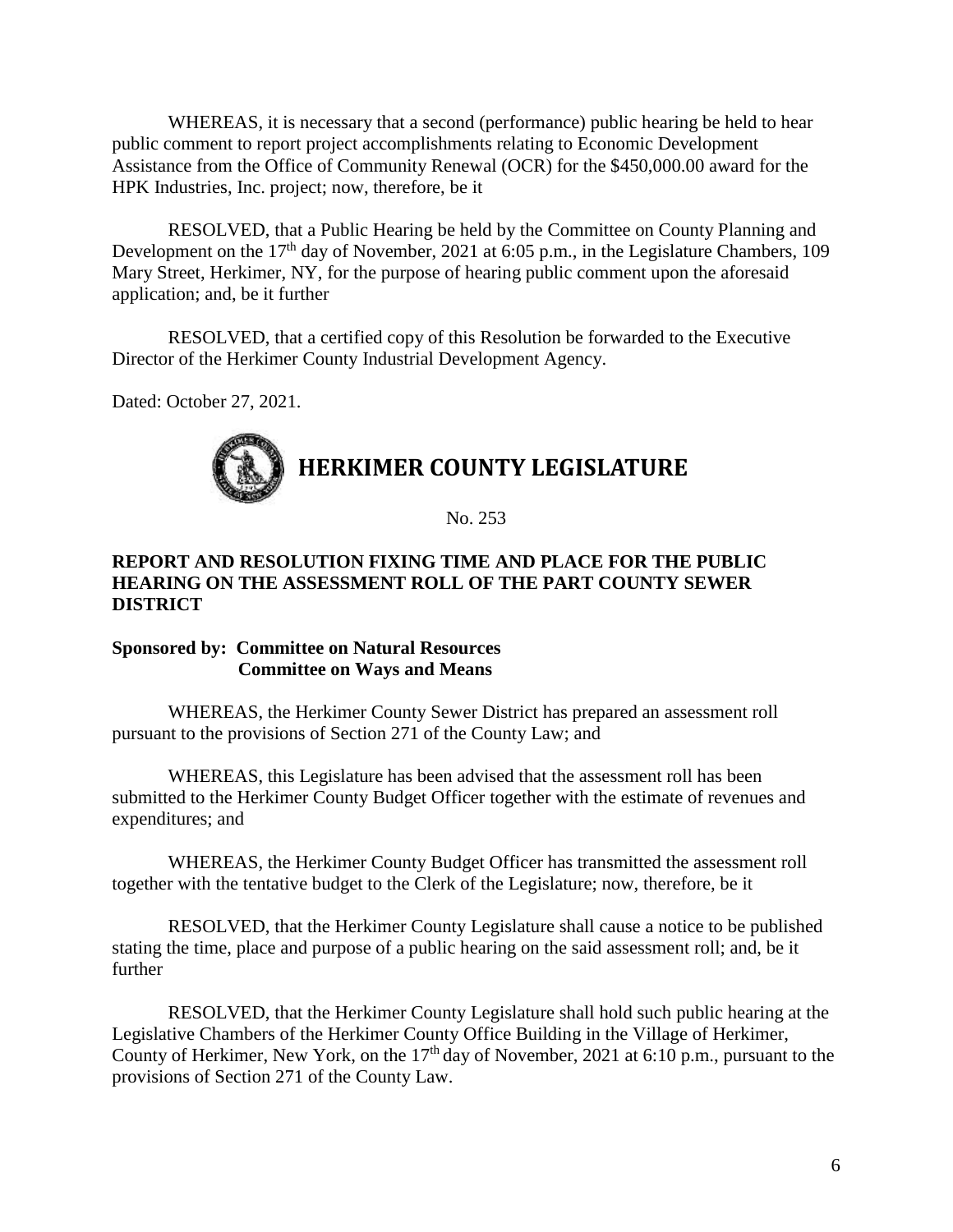Dated: October 27, 2021.



No. 254

### **RESOLUTION SETTING PUBLIC HEARING ON INTRODUCTORY LOCAL LAW C FOR 2021**

### **Sponsored by: Committee on Administration/Veterans' Affairs Committee on Natural Resources**

We, the Committee on Administration/Veterans' Affairs, and the Committee on Natural Resources are causing to be prepared and will present Introductory Local Law C for 2021 entitled "A LOCAL LAW OPTING OUT OF HOLIDAY DEER HUNT", and offer the following Resolution:

RESOLVED, that a Public Hearing will be held before the Herkimer County Legislature on the adoption of said proposed local law, to be conducted by the Committee on Administration/Veterans' Affairs and the Committee on Natural Resources on the  $17<sup>th</sup>$  day of November, 2021 at 6:15 p.m. in the Legislative Chambers of the County Office Building in the Village of Herkimer, New York; and, be it further

RESOLVED, that at least five days prior to such Public Hearing the Clerk of this Legislature shall post a notice of such hearing upon the bulletin board in the Courthouse and cause to be published said notice at least once in the *Times Telegram*; and, be it further

RESOLVED, that the Clerk of this Legislature shall place a copy of said act on the desks of the members of this County Legislature at least seven calendar days, exclusive of Sunday, prior to its final adoption; and, be it further

RESOLVED, that if said Local Law be finally adopted, the Clerk of this Legislature shall file one certified copy thereof in the Office of the County Clerk, one in the Office of the Secretary of State and publish said local law as required by law.

Dated: October 27, 2021.

The Chairman continued with the Regular Agenda.

On motion of Mr. Johnson, seconded by Mr. Donley, Report and Resolution No. 255 sponsored by the Committee on County Properties and the Committee on Ways & Means amending Resolution No. 114 of 2021 approving awarding of bids for historic 1834 jail was handed up; voted on and adopted by voice vote:

For: Ayes (16). Against: None. Absent: Schrader (1).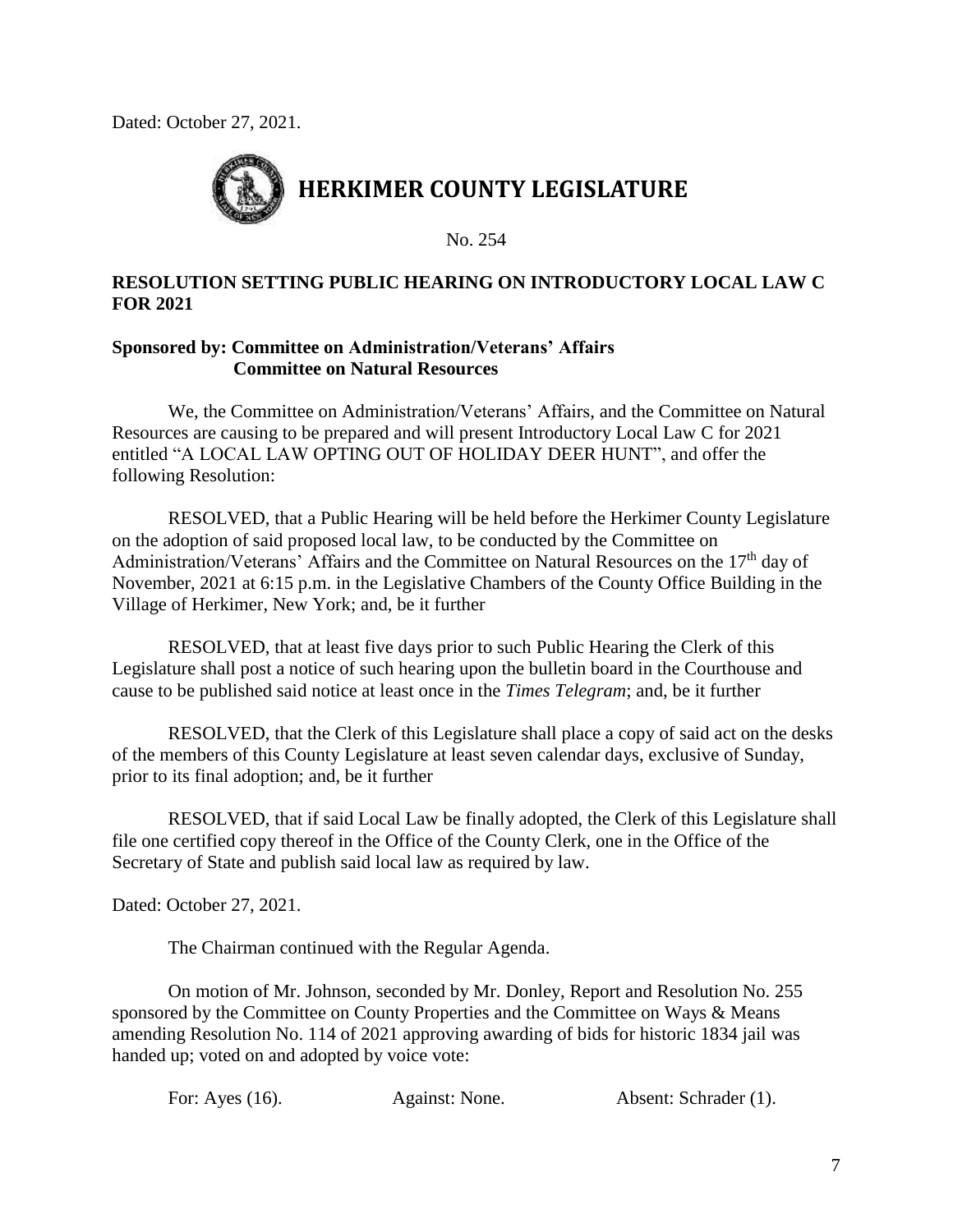

No. 255

### **REPORT AND RESOLUTION AMENDING RESOLUTION NO. 114 OF 2021 APPROVING AWARDING OF BIDS FOR HISTORIC 1834 JAIL**

### **Sponsored by: Committee on County Properties Committee on Ways and Means**

WHEREAS, Resolution No. 114 of 2021 approved a contract with Ganem Construction, PO Box 1349, Clifton Park, NY 12065, in the amount of \$358,000 for the repair project on the Historic Herkimer County Jail; and

WHEREAS, by letter dated October 6, 2021, from Sheri A. Ferdula, Budget Officer/ Purchasing Agent, this Legislature is advised that a change order has been received by the County for a reduction in the amount of \$51,300; now, therefore, be it

RESOLVED, that Resolution No. 114 of 2021 be amended to reduce the contract amount by \$51,300, for a new contract amount of \$306,700; and, be it further

RESOLVED, that in all other respects, Resolution No. 114 of 2021 shall remain in full force and effect; and, be it further

RESOLVED, that certified copies of this Resolution be forwarded to the Herkimer County Treasurer, Auditor, Budget Officer, Friends of Historic Herkimer County, CT Male, and Ganem Construction.

Dated: October 27, 2021.

On motion of Mr. Campione, seconded by Mr. Smith, Report and Resolution No. 256 sponsored by the Committee on Highways and the Committee on Ways & Means approving contract for architectural services, creating project, and appropriating funds was handed up; voted on and adopted by roll call vote:

For: Malta, Gaworecki, Hollum, Johnson, Stephens, Keeler, Brezinski, Manno, Smith, Bono, Ackerman, Donley, Campione, Russell, Shaw, Weakley (16).

Against: None. Absent: Schrader (1).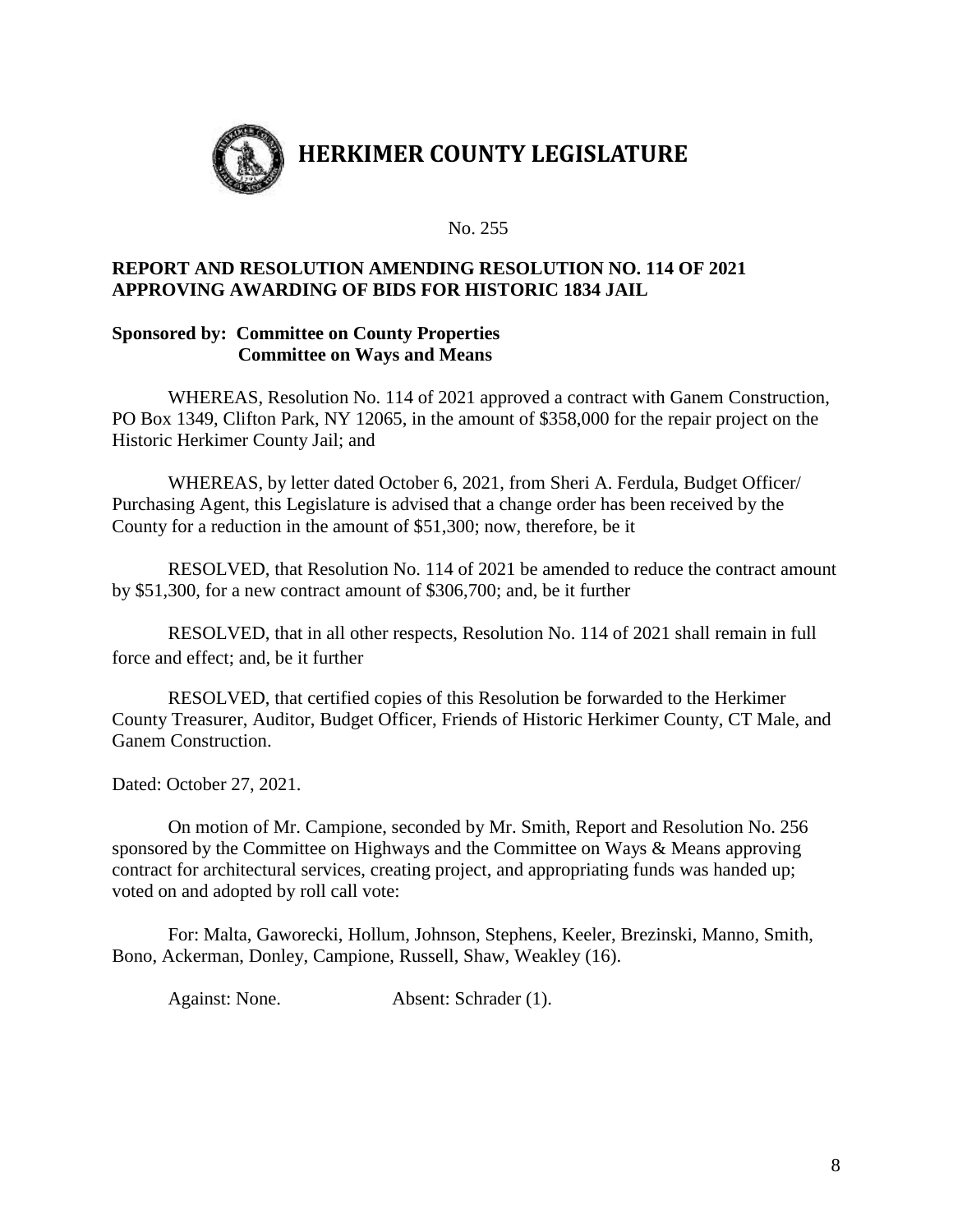

No. 256

### **REPORT AND RESOLUTION APPROVING CONTRACT FOR ARCHITECTURAL SERVICES, CREATING PROJECT, AND APPROPRIATING FUNDS**

### **Sponsored by: Committee on Highways Committee on Ways & Means**

WHEREAS, by letter dated October 6, 2021, from Sheri A. Ferdula, Budget Officer/ Purchasing Agent, recommendation is being made for the Herkimer County Legislature to accept the lowest proposal from Nelson Associates Architectural Engineering, 1 North Park Row, Clinton, NY 13323, for architectural services to assist in the bid for the highway garage roof replacement, at a cost of \$22,996.00; and

WHEREAS, by letter dated October 6, 2021 from Sheri A. Ferdula, Budget Officer/ Purchasing Agent, this Legislature is advised that the creation of a project and an appropriation in the 2021 budget will be necessary for the architectural expenses and that funds have been verified and are available for this appropriation; now, therefore, be it

RESOLVED, that an appropriation be made as follows:

| \$30,000 |     | From: A909, Fund Balance                                       |
|----------|-----|----------------------------------------------------------------|
|          | To: | H <sub>1620</sub> .40000, Buildings, Contractual, Project 16-2 |

and, be it further

RESOLVED, that the Treasurer is authorized to make any necessary adjustments to the interfund transfer accounts; and, be it further

RESOLVED, that the Herkimer County Legislature hereby approves a contract with Nelson Associates Architectural Engineering, 1 North Park Row, Clinton, NY 13323, for architectural services to assist in the bid for the highway garage roof replacement, at a cost of \$22,996.00; and, be it further

RESOLVED, that certified copies of this Resolution be forwarded to the Herkimer County Treasurer, Auditor, Budget Officer, County Highway Superintendent, and Nelson Associates Architectural Engineering.

Dated: October 27, 2021.

At this time roll call was taken again with the following answering the roll: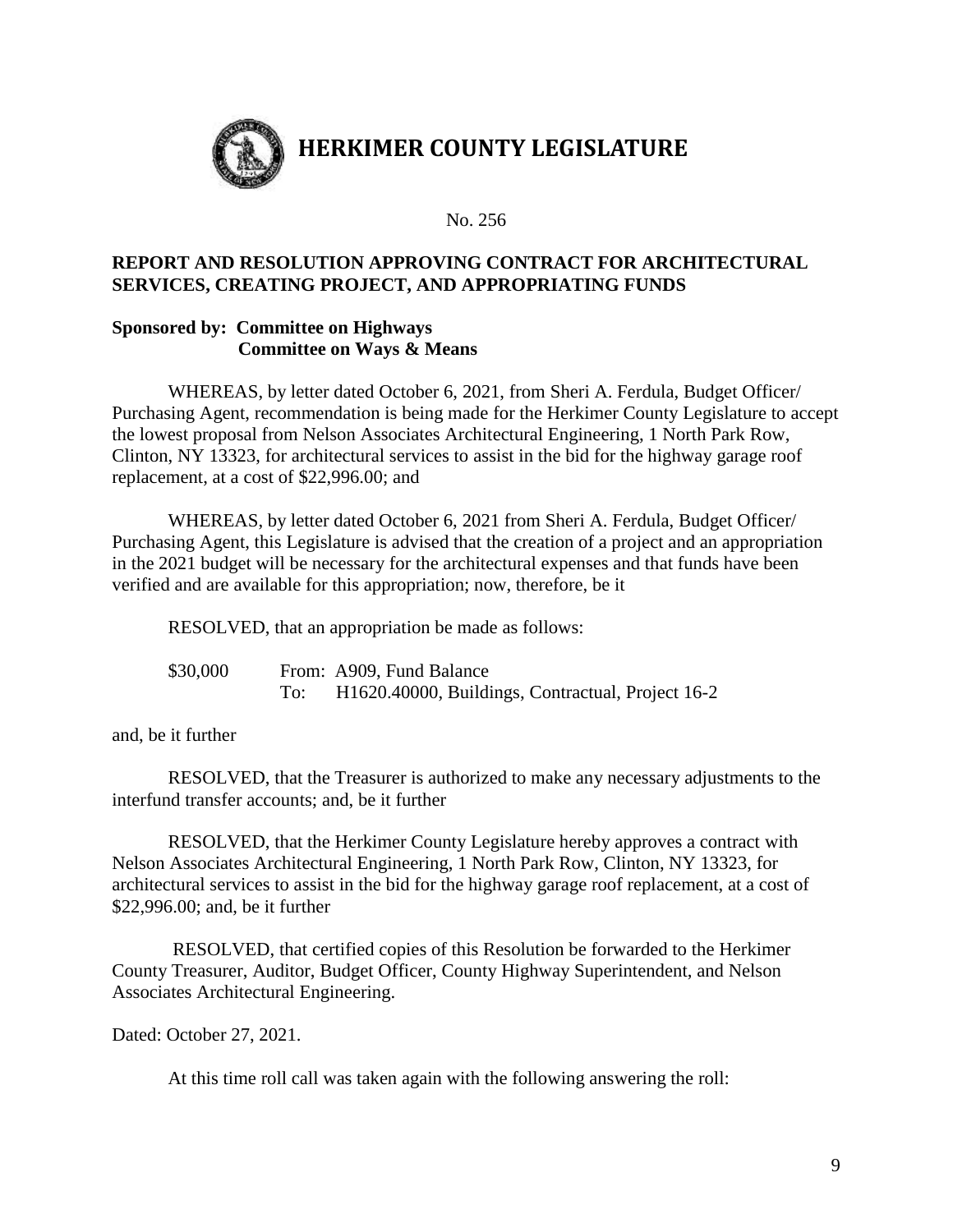Present: Malta, Gaworecki, Schrader, Hollum, Johnson, Stephens, Keeler, Brezinski, Manno, Smith, Bono, Ackerman, Donley, Campione, Russell, Shaw, Weakley (17).

Absent: None.

On motion of Mr. Stephens, seconded by Mr. Weakley, Report and Resolution No. 257 sponsored by the Committee on Public Safety & Emergency Management and the Committee on Ways & Means accepting SICG Target Grant funding, authorizing e-signature, creating project number, and amending 2021 budget was handed up; voted on and adopted by voice vote:

For: Ayes (17). Against: None. Absent: None.



No. 257

### **REPORT AND RESOLUTION ACCEPTING SICG TARGET GRANT FUNDING, AUTHORIZING E-SIGNATURE, CREATING PROJECT NUMBER, AND AMENDING 2021 BUDGET**

### **Sponsored by: Committee on Public Safety/Emergency Management Committee on Ways and Means**

WHEREAS, by letter dated October 1, 2021, John J. Raymond, Director of Emergency Services has advised of the receipt of the State Interoperable Communications Grant (SICG) for FY2020 in the amount of \$672,509.00, for the period of January 1, 2021 to December 31, 2022; and

WHEREAS, by letter dated October 6, 2021 from Sheri A. Ferdula, Budget Officer/Purchasing Agent, this Legislature is advised that it is necessary to amend the 2021 budget and create a new project, and further advises that said funds will be advanced by the County, with reimbursement from the grant; now, therefore, be it

RESOLVED, that the above described grant is hereby accepted and that the 2021 budget be amended as follows:

#### **REVENUE:**

| H3097, Gen. Gov't Capital Projects, Project 19-6                                               | FROM:<br>TO: | \$0<br>\$672,509 |
|------------------------------------------------------------------------------------------------|--------------|------------------|
| <b>EXPENSE:</b><br>H3021.25000, Public Safety Communications, Other Equipment,<br>Project 19-6 | FROM:<br>TO: | \$0<br>\$272,509 |
| H3021.44000, Public Safety Communications, Contracted Services, FROM:                          |              | \$0              |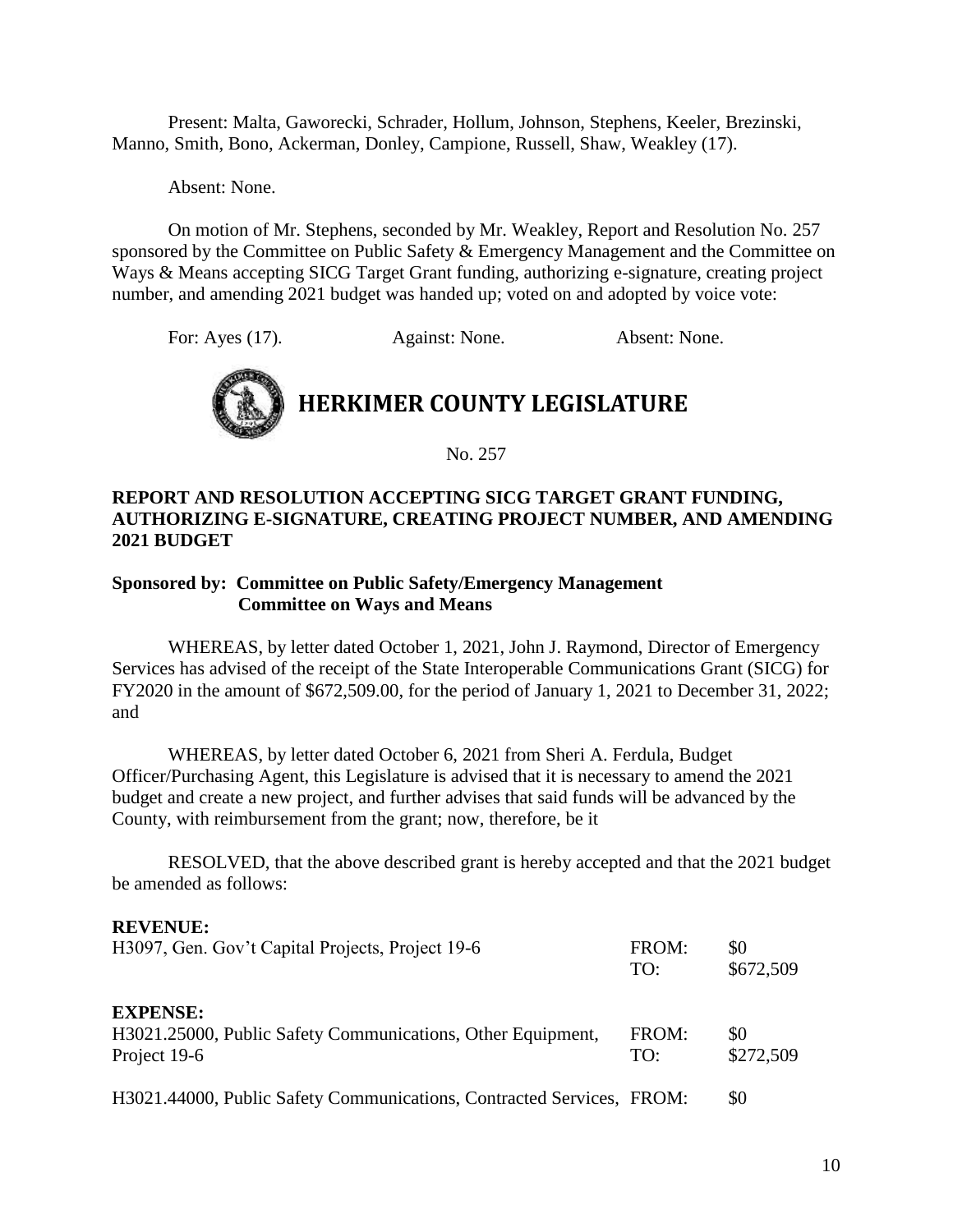RESOLVED, that the Chairman of the Legislature be authorized to e-sign the grant document; and, be it further

RESOLVED, that certified copies of this Resolution be forwarded to the Herkimer County Treasurer, Auditor, Budget Officer, and Director of Emergency Services.

Dated: October 27, 2021.

On motion of Mr. Shaw, seconded by Mr. Weakley, Report and Resolution No. 258 sponsored by the Committee on Public Safety & Emergency Management and the Committee on Ways & Means accepting grant funding, authorizing e-signature, creating project number, and amending 2021 budget was handed up; voted on and adopted by voice vote:

For: Ayes (17). Against: None. Absent: None.



**HERKIMER COUNTY LEGISLATURE**

No. 258

### **REPORT AND RESOLUTION ACCEPTING GRANT FUNDING, AUTHORIZING E-SIGNATURE, CREATING PROJECT NUMBER, AND AMENDING 2021 BUDGET**

### **Sponsored by: Committee on Public Safety/Emergency Management Committee on Ways and Means**

WHEREAS, by letter dated September 29, 2021, John Raymond, Director of Emergency Services has advised of the State Homeland Security Program Grant (SHSP) and the State Law Enforcement Terrorism Prevention Program (SLETPP) Grants FY2021 in the amount of \$76,821.00, with the SHSP portion at \$57,571.00 and the SLETPP portion at \$19,250.00; and

WHEREAS, letter further advises that this grant is provided by the U.S. Department of Homeland Security and FEMA and will be managed by New York State Division of Homeland Security and Emergency Services for the period of September 1, 2021 through September 30, 2024; and

WHEREAS, by letter dated October 6, 2021 from Sheri A. Ferdula, Budget Officer/Purchasing Agent, this Legislature is advised that Project EM02-15 be established for these funds and that the 2021 budget be amended; now, therefore, be it

RESOLVED, that the above described grant is hereby accepted and that the 2021 budget be amended as follows: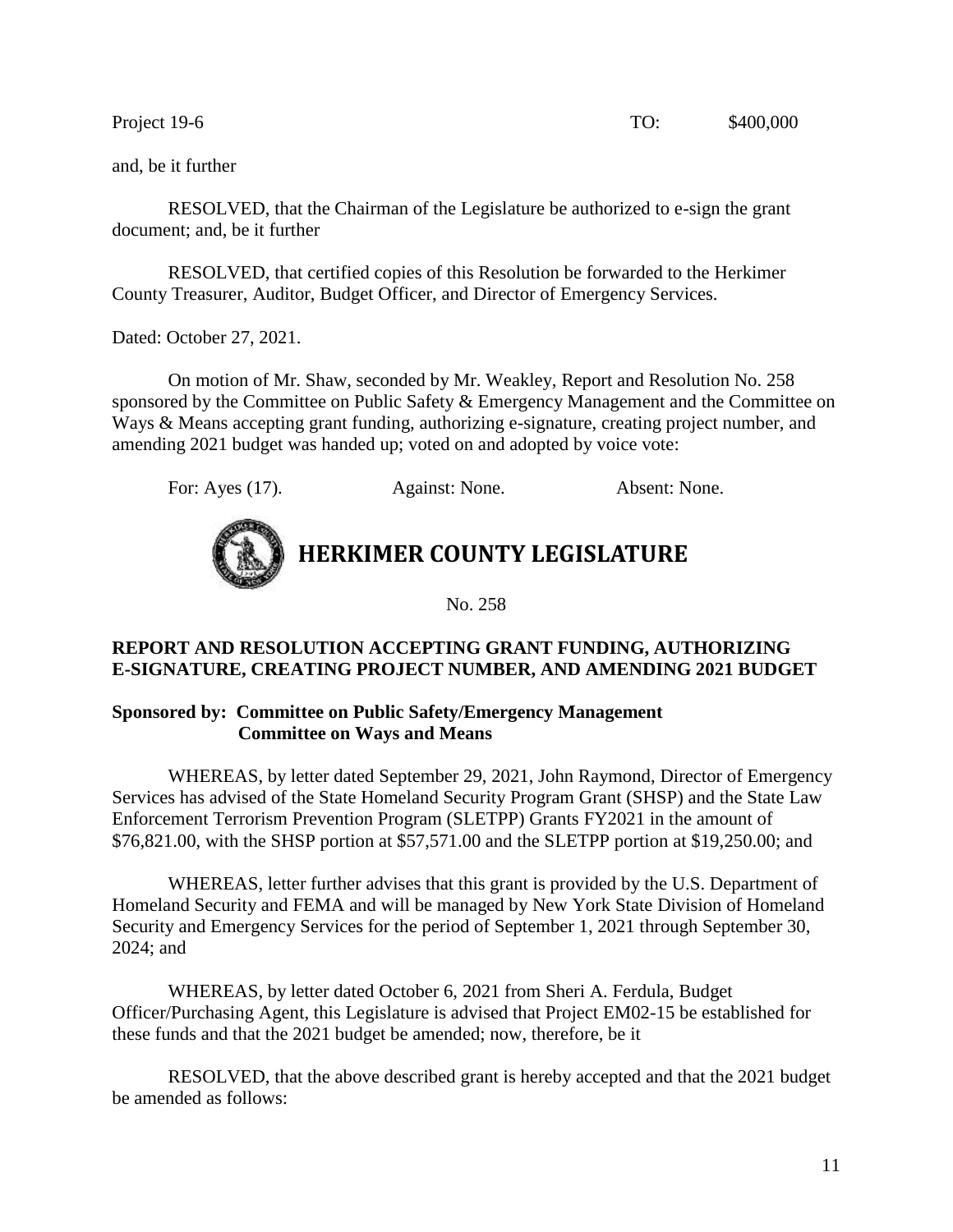| Revenue:                                                  |           |              |
|-----------------------------------------------------------|-----------|--------------|
| A3020A4389H, EM HSG, Federal, Proj.: EM02-15              | From: \$0 |              |
|                                                           | To:       | \$76,821     |
| Expenses:                                                 |           |              |
| A3020A.25000, EM HSG, Other Equipment, Proj.: EM02-15     | From: \$0 |              |
|                                                           |           | To: \$20,321 |
| A3020A.44000, EM HSG, Contracted Services, Proj.: EM02-15 | From: \$0 |              |
|                                                           |           | To: \$37,250 |
| A3020A.42100, EM HSG, Telephone, Proj.: EM02-15           | From: \$0 |              |
|                                                           | To:       | \$19,250     |

RESOLVED, that the Chairman of the Legislature be authorized to e-sign the grant documents; and, be it further

RESOLVED, that certified copies of this Resolution be forwarded to the Herkimer County Treasurer, Auditor, Budget Officer, and Director of Emergency Services.

Dated: October 27, 2021.

On motion of Mr. Stephens, seconded by Mr. Malta, Report and Resolution No. 259 sponsored by the Committee on Public Safety & Emergency Management and the Committee on Ways & Means approving purchase of vehicles for Sheriff's Department, Probation, and Emergency Services, and transferring funds was handed up; discussion was held, was voted on and adopted by voice vote:

For: Ayes (17). Against: None. Absent: None.



### **REPORT AND RESOLUTION APPROVING PURCHASE OF VEHICLES FOR SHERIFF'S DEPARTMENT, PROBATION, AND EMERGENCY SERVICES, AND TRANSFERRING FUNDS**

### **Sponsored by: Committee on Public Safety/Emergency Management Committee on Ways and Means**

WHEREAS, by letter dated October 6, 2021, Sheri Ferdula, Budget Officer has advised that the Sheriff's Department is requesting two (2) vehicles, Probation is requesting two (2) vehicles, and Emergency Services is requesting one (1) vehicle, and that an opportunity has arisen to piggyback on an Albany City contract for 2021 Dodge Durango Police Package vehicles; and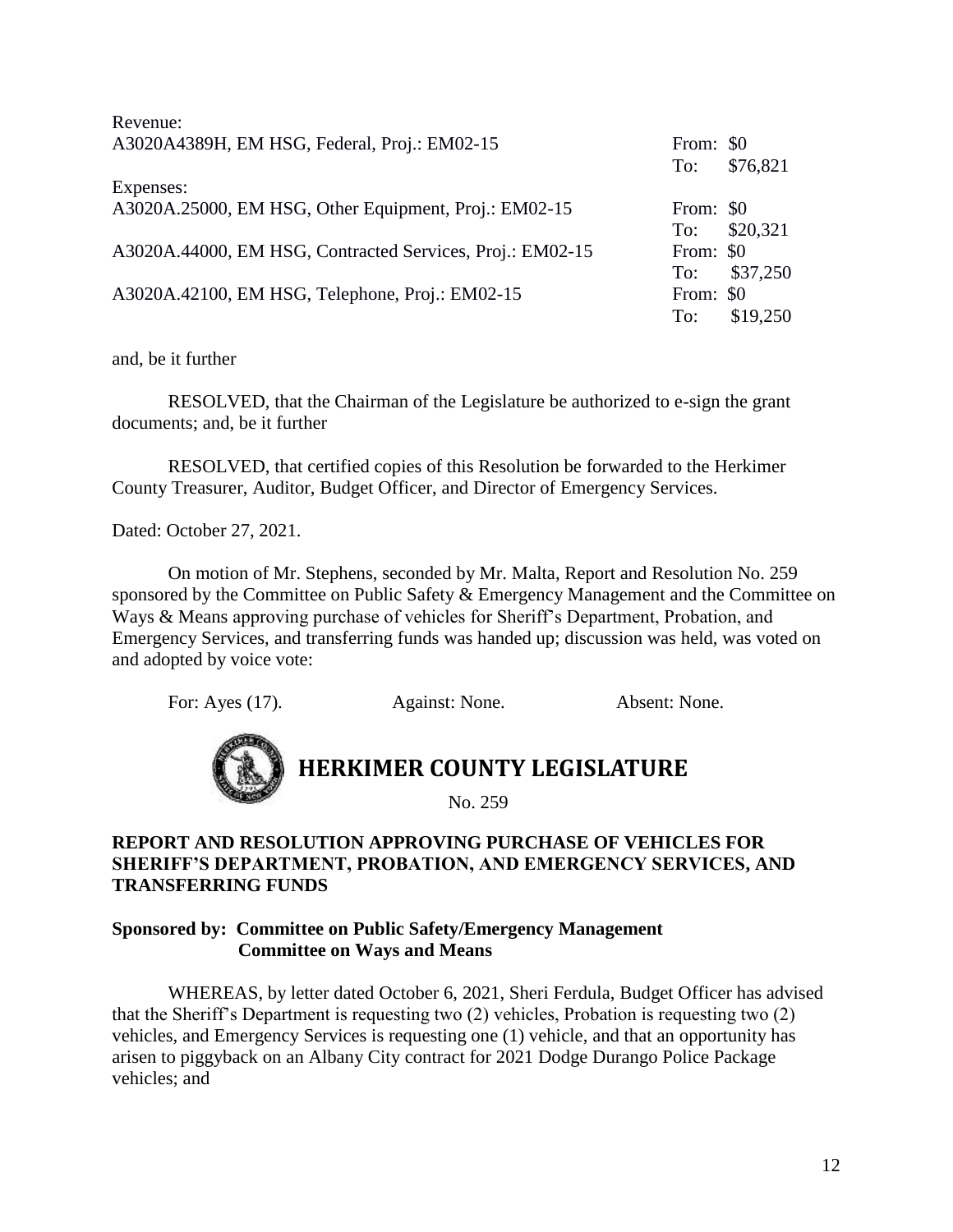WHEREAS, letter further advises the Sheriff would need two (2) 8 cylinders at a cost of \$35,300 each with approximately \$7,000 per vehicle for lights and radios, Probation would need two (2) 6 cylinders at a cost of \$33,300 each, and Emergency Services would need one (1) 6 cylinder at a cost of \$33,300, with all five (5) vehicles to be purchased from Main Motorcar, 224-228 Main Street, Johnstown, NY 12095; now, therefore, be it

RESOLVED, that the Herkimer County Legislature hereby approves the above described purchases; and, be it further

RESOLVED, additional funds will be necessary and have been verified for the following transfers:

|     | From: A3020.44000, Public Safety, Contracted Services      |
|-----|------------------------------------------------------------|
| To: | A3020.23000, Public Safety, Motor Vehicles                 |
|     | From: A3021.44000-455, PS Communication, Misc. Contractual |
| To: | A3020.23000, Public Safety, Motor Vehicles                 |
|     | From: A3110.10000-001, Sheriff, Salaries                   |
| To: | A3110.23000, Sheriff, Motor Vehicles                       |
|     | From: A6100.40000, Medicaid, Contractual Expense           |
|     | To: A3150.23000, Jail, Motor Vehicles                      |
|     | From: A6100, 40000, Medicaid, Contractual Expense          |
|     | To: A3140.23000, Probation, Motor Vehicles                 |
|     |                                                            |

and, be it further

RESOLVED, that certified copies of this Resolution be forwarded to the Herkimer County Treasurer, Auditor, Budget Officer, Sheriff, Director of Probation, Director of Emergency Services, and Main Motorcar.

Dated: October 27, 2021.

On motion of Mr. Ackerman, seconded by Mr. Schrader, Report and Resolution No. 260 sponsored by the Committee on Ways & Means amending budget in connection with additional CHIPS funds for 2021 was handed up; voted on and adopted by voice vote:

For: Ayes (17). Against: None. Absent: None.



### **HERKIMER COUNTY LEGISLATURE**

No. 260

### **REPORT AND RESOLUTION AMENDING BUDGET IN CONNECTION WITH ADDITIONAL CHIPS FUNDS FOR 2021**

**Sponsored by: Committee on Ways and Means**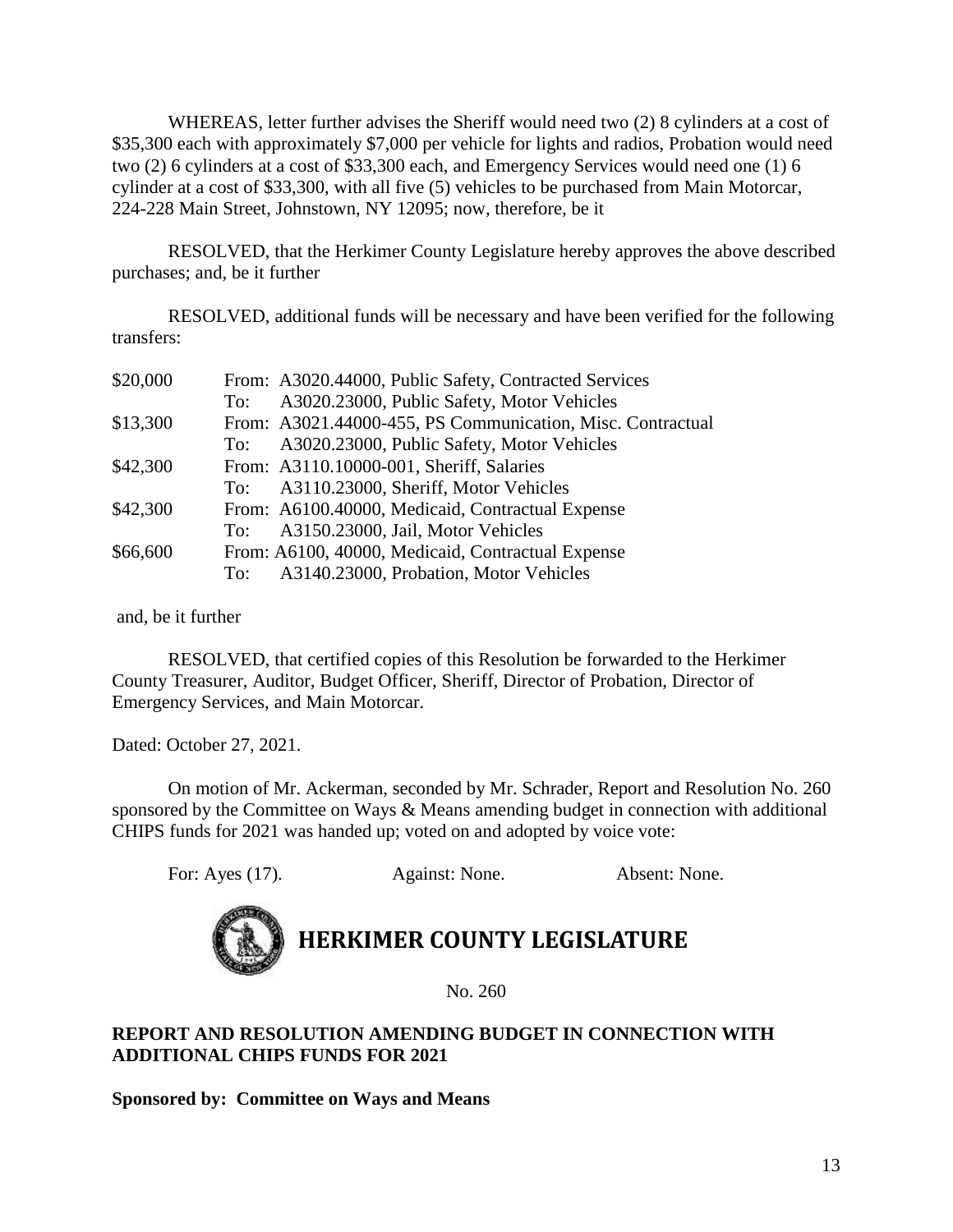WHEREAS, by letter dated October 6, 2021 from the Budget Officer/Purchasing Agent, this Legislature is advised that it is necessary to amend the 2021 Budget in connection with the receipt of additional CHIPS funds for 2021; now, therefore, be it

RESOLVED, that the 2021 Herkimer County Budget is hereby amended as follows:

| D9552.3501, Consolidated Highway Improvements | From: \$5,000,000<br>To: $$6,418,153$ |
|-----------------------------------------------|---------------------------------------|
| D9552.90200, Provision for Construction       | From: \$5,000,000<br>To: $$6,418,153$ |

and, be it further

RESOLVED, that certified copies of this Resolution be forwarded to the Herkimer County Treasurer, Auditor, Budget Officer, and County Highway Superintendent.

Dated: October 27, 2021.

On motion of Mr. Campione, seconded by Mr. Ackerman, Report and Resolution No. 261 sponsored by the Committee on Public Safety & Emergency Management and the Committee on Ways & Means accepting grant, creating project, and amending budget in connection with receipt of STOP-DWI funding was handed up; voted on and adopted by voice vote:

For: Ayes (17). Against: None. Absent: None.



### **HERKIMER COUNTY LEGISLATURE**

No. 261

### **REPORT AND RESOLUTION ACCEPTING GRANT, CREATING PROJECT, AND AMENDING BUDGET IN CONNECTION WITH RECEIPT OF STOP-DWI FUNDING**

### **Sponsored by: Committee on Public Safety/Emergency Management Committee on Ways and Means**

WHEREAS, by letter dated October 4, 2021, from Michael L. Edwards, STOP-DWI Coordinator, he has requested this Legislature accept funding from the New York State Highway Safety Program Grant (DWI Crackdown) in the amount of \$17,500 for the period of October 1, 2021 through September 30, 2022, as a pass through funding stream administered by the County; and

WHEREAS, by letter dated October 6, 2021 from Sheri A. Ferdula, Budget Officer/Purchasing Agent, this Legislature is advised that it is necessary to amend the Herkimer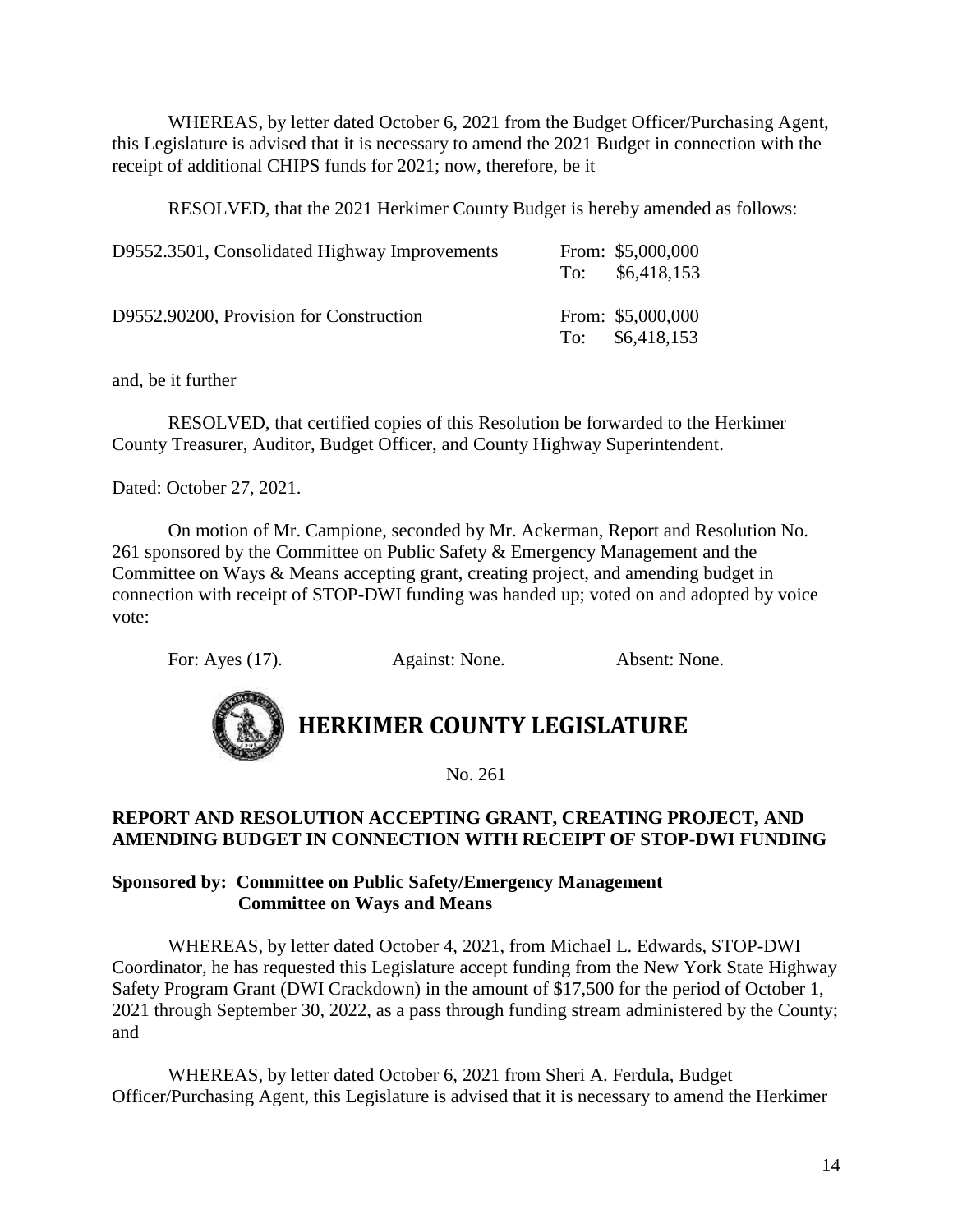County Budget for 2021 and create a project number in connection with the receipt of said funding; now, therefore, be it

RESOLVED, that the 2021 Herkimer County Budget is hereby amended as follows:

| Revenue: | A3315A.4389G, Impaired Driving Det., DWI<br>Crackdown, Project SD02-9       | To: | From: \$11,000<br>\$28,500 |
|----------|-----------------------------------------------------------------------------|-----|----------------------------|
| Expense: | A3315A.44000, Impaired Driving Det.,<br>Contracted Services, Project SD02-9 | To: | From: \$11,000<br>\$28,500 |

and, be it further

RESOLVED, that certified copies of this Resolution be forwarded to the Herkimer County Treasurer, Auditor, Budget Officer, and STOP-DWI Coordinator.

Dated: October 27, 2021.

On motion of Mr. Ackerman, seconded by Mr. Gaworecki, Report and Resolution No. 262 sponsored by the Committee on Ways & Means relating to cancelled taxes and rejected taxes was handed up; voted on and adopted by voice vote:

For: Ayes (17). Against: None. Absent: None.



### **HERKIMER COUNTY LEGISLATURE**

No. 262

### **REPORT AND RESOLUTION RELATING TO CANCELLED TAXES AND REJECTED TAXES**

### **Sponsored by: Committee on Ways and Means**

WHEREAS, your Committee on Ways and Means, to which was referred the reports of the County Treasurer, with account attached thereto, showing the amounts of cancelled taxes and rejected taxes as of September 24, 2021 which should be charged back to the respective towns, municipalities and districts set forth on said account, does respectfully report that we have examined the same, inquired into the subject matter thereof, and offer the following Resolution:

RESOLVED, that the following amounts be charged to the respective towns, municipalities and districts as set forth on said account and that the portion of said cancelled taxes and rejected taxes be included in the various towns' tax levies for the coming year as follows: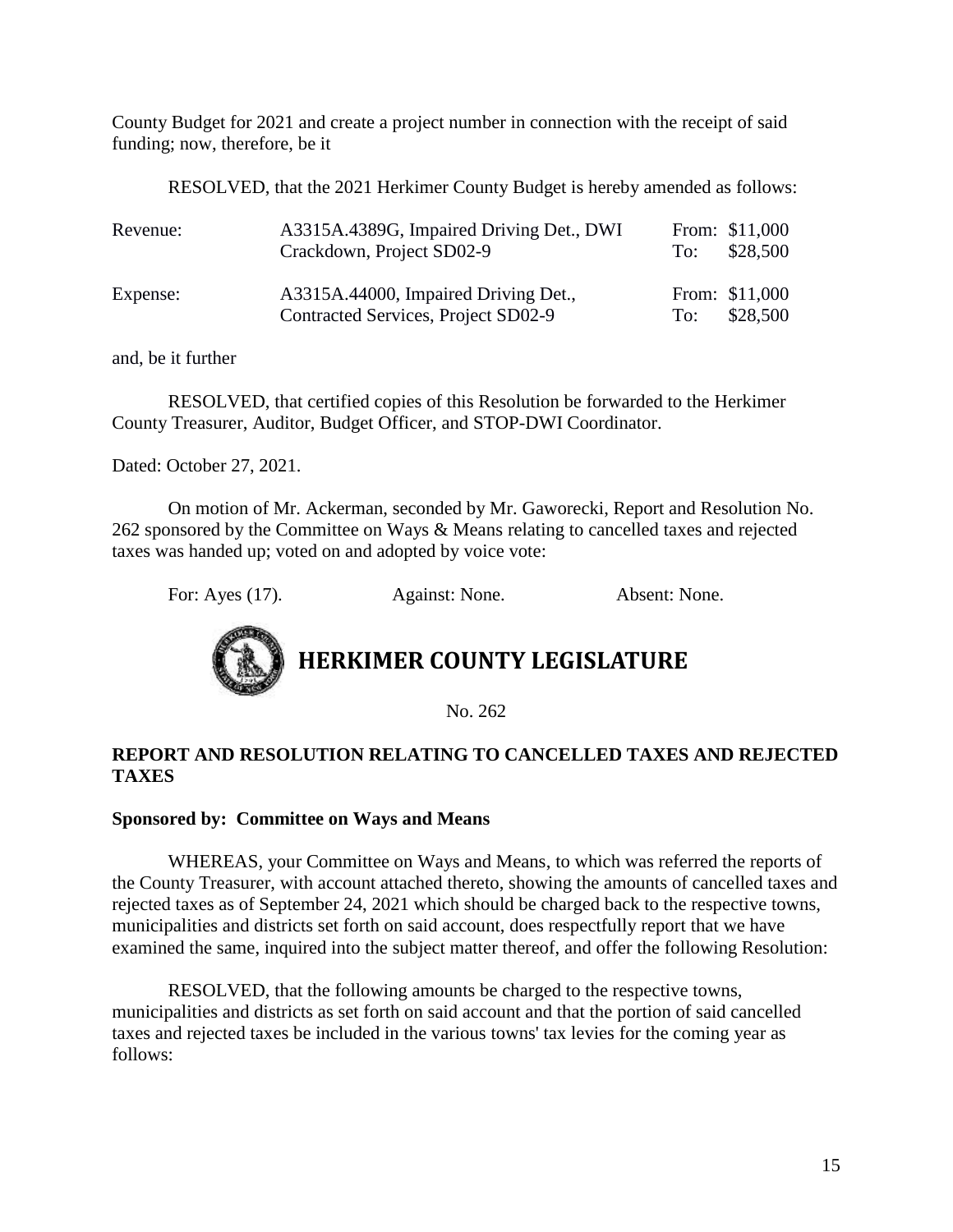| <b>TOWN</b>                 | <b>CANCELLED</b><br><b>TAXES</b> | <b>REJECTED</b><br><b>TAXES</b> | <b>TOTAL</b> | <b>TOWN PORTION</b><br><b>FOR LEVY</b> |
|-----------------------------|----------------------------------|---------------------------------|--------------|----------------------------------------|
| <b>City of Little Falls</b> | 2,417.91                         |                                 | 2,417.91     | 0.00                                   |
| <b>Totals</b>               | 2,417.91                         |                                 | 2,417.91     | 0.00                                   |

RESOLVED, that certified copies of this Resolution be forwarded to the Herkimer County Treasurer, County Property Agent, and Director of Real Property Tax Services.

Dated: October 27, 2021.

On motion of Mr. Shaw, seconded by Mr. Hollum, Report and Resolution No. 263 sponsored by the Committee on Ways & Means authorizing transfer of funds in the Public Health Department was handed up; voted on and adopted by voice vote:

For: Ayes (17). Against: None. Absent: None.



No. 263

### **REPORT AND RESOLUTION AUTHORIZING TRANSFER OF FUNDS IN THE PUBLIC HEALTH DEPARTMENT**

### **Sponsored by: Committee on Ways & Means**

WHEREAS, your Committee on Ways and Means, to which was referred a communication from Sheri A. Ferdula, Budget Officer/Purchasing Agent, dated October 6, 2021, submitting a request for a transfer of funds to reflect modifications to the original submitted budget for the COVID funding in Herkimer County Public Health, with a second round of monies that were received allowing for funds to be allocated to more areas, reports that we have examined said communication, inquired into the subject matter thereof, and recommend that said transfers be made and offer the following Resolution:

RESOLVED, that the Herkimer County Treasurer be, and she hereby is, authorized and directed to transfer the following sum from and to the following accounts in Project COVID-2:

\$16,619 From: A4188A.10000-001, COVID Funding, Salaries To: A4188A.25000, COVID Funding, Other Equipment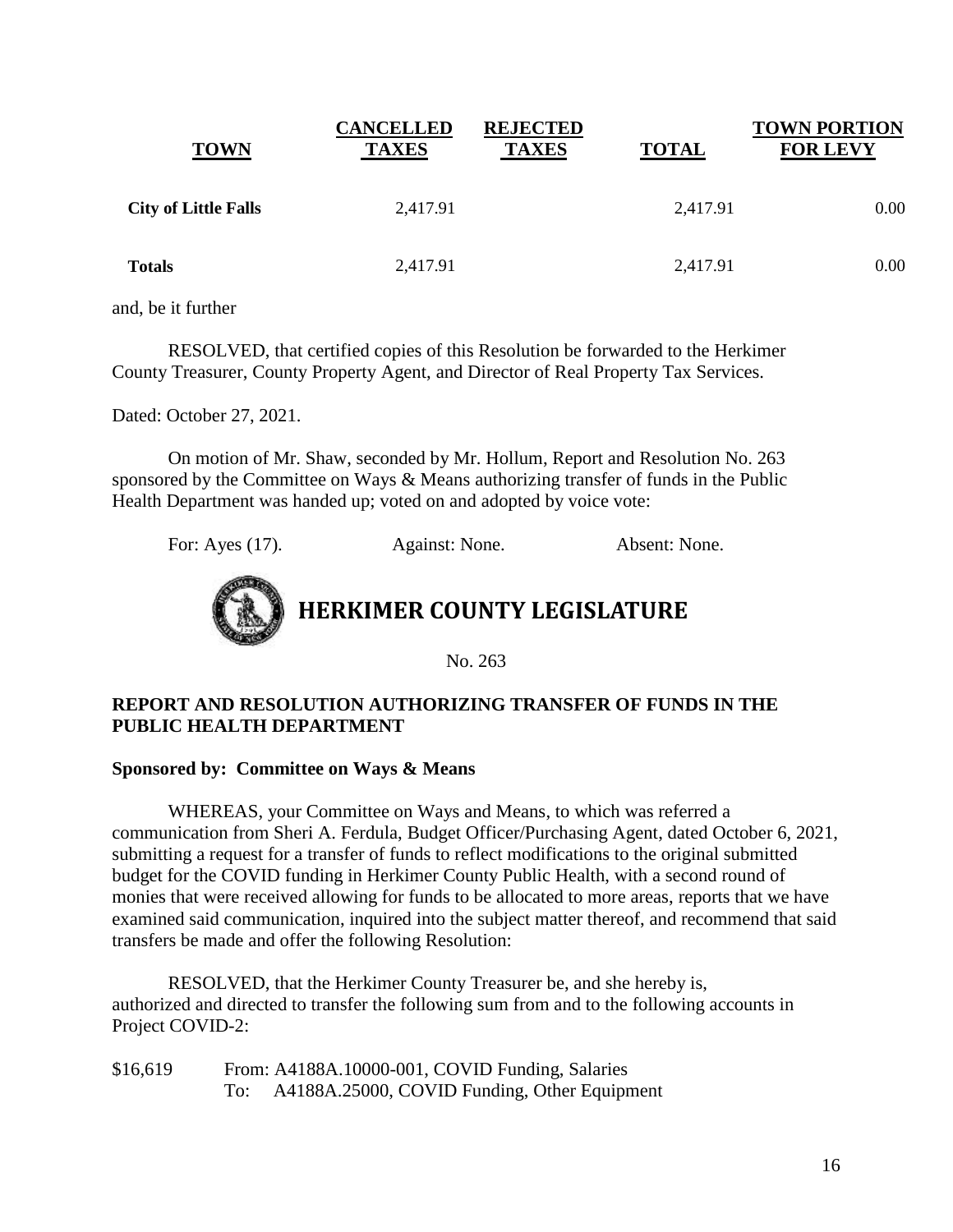| \$1,377 | From: A4188A.10000-001, COVID Funding, Salaries      |
|---------|------------------------------------------------------|
|         | To: A4188A.44000, COVID Funding, Contracted Services |
| \$4,000 | From: A4188A.41000, COVID Funding, Supplies          |
|         | To: A4188A.44000, COVID Funding, Contracted Services |
| \$996   | From A4188A.46100, COVID Funding, Mileage            |
|         | To: A4188A.44000, COVID Funding, Contracted Services |
| \$6,619 | From: A4188A.86000, COVID Funding, Health Insurance  |
|         | To: A4188A.44000, COVID Funding, Contracted Services |

RESOLVED, that certified copies of this Resolution be forwarded to the Herkimer County Treasurer, Auditor, Budget Officer, and Director of Public Health.

Dated: October 27, 2021.

Chairman Bono dispensed with the regular session to welcome the student in attendance who is participating in the Cornell Cooperative Extension Government Intern Program and asked her to introduce herself and the school district she represented.

The Chairman continued with the Regular Agenda.

On motion of Mr. Hollum, seconded by Mr. Donley, Report and Resolution No. 264 sponsored by the Committee on Ways & Means transferring funds in the Board of Elections was handed up; voted on and adopted by voice vote:

For: Ayes (17). Against: None. Absent: None.



### **HERKIMER COUNTY LEGISLATURE**

No. 264

### **REPORT AND RESOLUTION TRANSFERRING FUNDS IN THE BOARD OF ELECTIONS**

### **Sponsored by: Committee on Ways and Means**

WHEREAS, Resolution No. 80 of 2021 approved the purchase of a Clear Ballot ClearCounty/ClearAudit system in the Board of Elections; and

WHEREAS, by letter received October 6, 2021, from Sheri Ferdula, Budget Officer/Purchasing Agent, this Legislature is advised that the Board of Elections has since received grant funding that will cover the cost of the machine and that transfers within the 2021 budget and the creation of an expense account will be necessary to move the expense to the grant account as follows: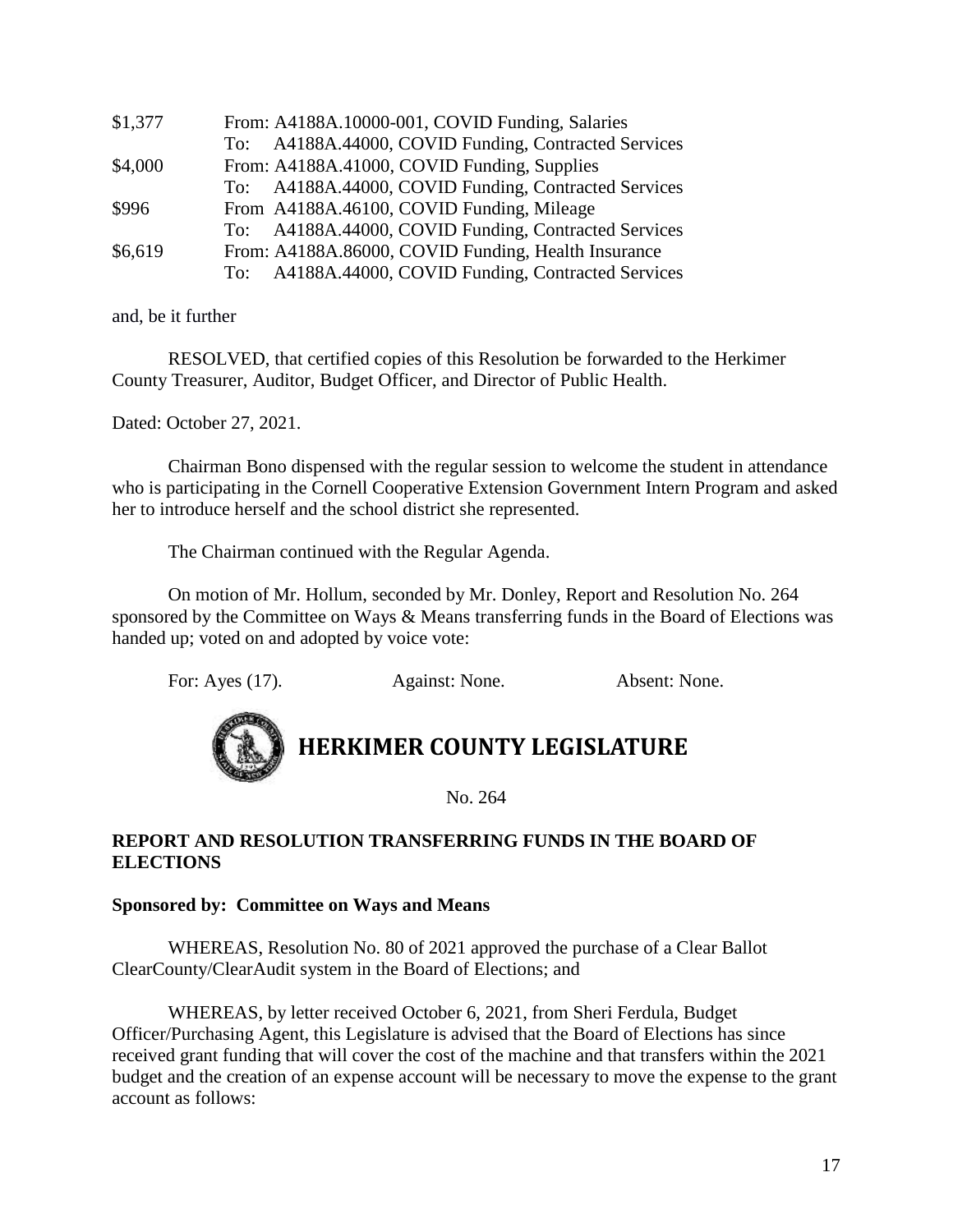| \$49,184.92 | From: A1450L.44000, BOE TIER Grant                         |
|-------------|------------------------------------------------------------|
|             | To: A1450L.25000, BOE TIER Grant, Other Equipment (create) |
| \$5,000     | From: A1450L.46300, BOE TIER Grant, Postage and Freight    |
|             | To: A1450L.25000, BOE TIER Grant, Other Equipment          |
| \$2,095.08  | From: A1450L.41000, BOE TIER Grant, Supplies               |
|             | To: A1450L.25000, BOE TIER Grant, Other Equipment          |

now, therefore, be it

RESOLVED, that the above transfer of funds and creation of an expense account is approved; and, be it further

RESOLVED, that certified copies of this Resolution be forwarded to the Herkimer County Treasurer, Auditor, Budget Officer, and Commissioners of Elections.

Dated: October 27, 2021.

On motion of Mr. Schrader, seconded by Mr. Weakley, Report and Resolution No. 265 sponsored by the Committee on Ways & Means authorizing purchase, creating accounts, and transferring funds was handed up; voted on and adopted by voice vote:

For: Ayes (17). Against: None. Absent: None.



**HERKIMER COUNTY LEGISLATURE**

No. 265

### **REPORT AND RESOLUTION AUTHORIZING PURCHASE, CREATING ACCOUNTS, AND TRANSFERRING FUNDS**

### **Sponsored by: Committee on Ways & Means**

WHEREAS, by letter dated September 30, 2021, Kimberlee Enea, County Treasurer, has requested the purchase of the New World .NET financial solution from Tyler Technologies to replace the current system; and

WHEREAS, the cost of the new system will be \$367,348, with an additional \$32,160 for travel expenses, for a total not to exceed \$399,508; and

WHEREAS, by letter dated September 30, 2021, from Sheri A. Ferdula, Budget Officer/Purchasing Agent, this Legislature is advised that the creation of new accounts and transfers of funds will be necessary for said purchase; now, therefore, be it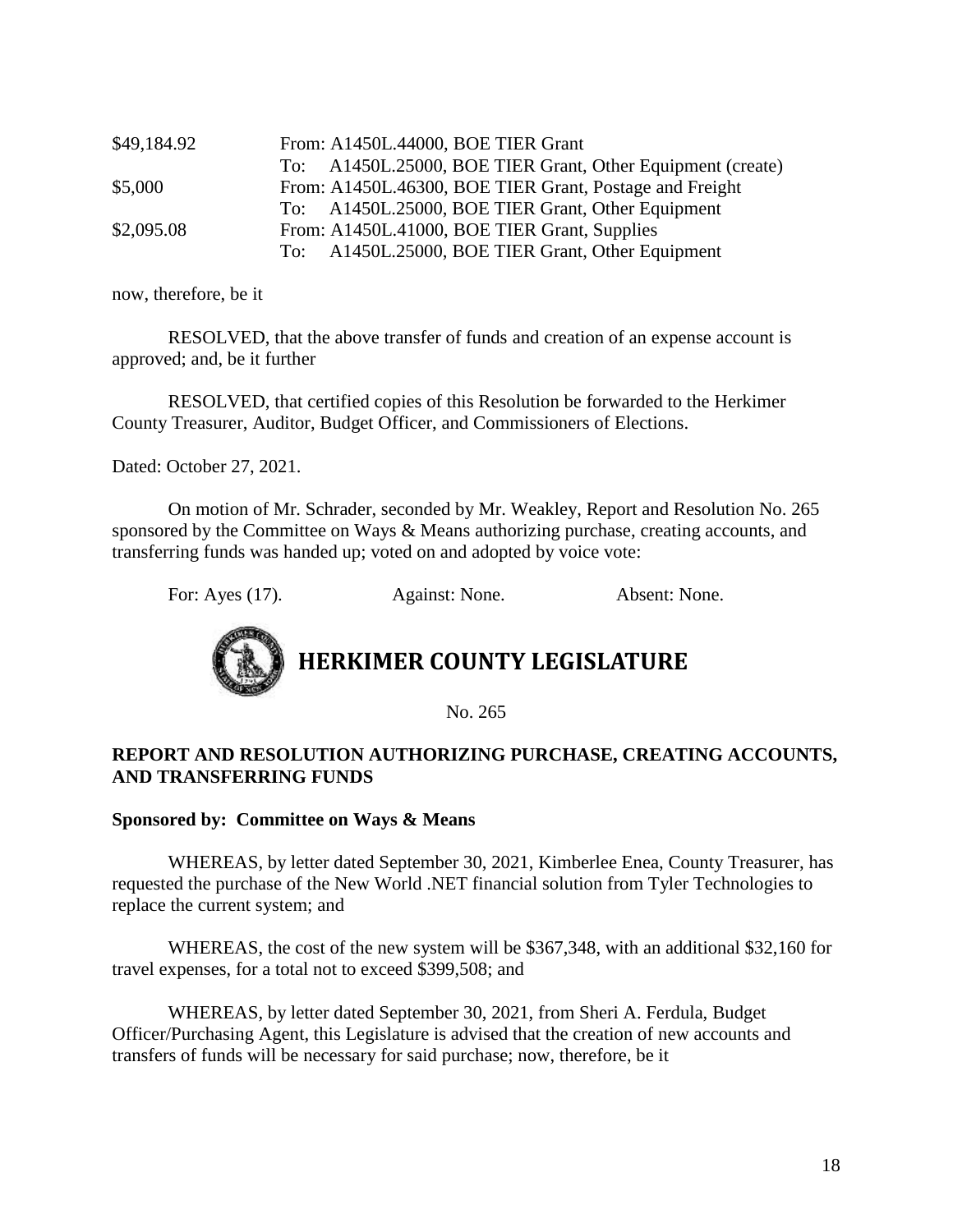RESOLVED, that the above described purchase of the New World .NET financial solution from Tyler Technologies in the amount of \$367,348, with an additional \$32,160 for travel expenses, for a total not to exceed \$399,508 is approved; and, be it further

RESOLVED, that the Herkimer County Treasurer be, and she hereby is, authorized and directed to create accounts and to transfer the following sum from and to the following accounts in the 2021 Budget:

| \$399,508 |     | From: A4089, Federal Aid, ARP Funding                     |
|-----------|-----|-----------------------------------------------------------|
|           | To: | A1325A.4089A, Treasurer ARP (create)                      |
| \$399,508 |     | From: A1989A.46000, ARP Funding, Miscellaneous Expense    |
|           | To: | A1325A.44000, Treasurer ARP, Contracted Services (create) |

and, be it further

RESOLVED, that certified copies of this Resolution be forwarded to the Herkimer County Treasurer, Auditor, and the Budget Officer.

Dated: October 27, 2021.

On motion of Mr. Schrader, seconded by Mr. Gaworecki, Report and Resolution No. 266 sponsored by the Committee on County Properties authorizing cancellation of outstanding tax liens on 357/359 King Street was handed up; voted on and adopted by roll call vote:

For: Malta, Gaworecki, Schrader, Hollum, Johnson, Stephens, Keeler, Brezinski, Manno, Smith, Bono, Ackerman, Donley, Campione, Russell, Shaw, Weakley (17).

Against: None. Absent: None.



No. 266

### **REPORT AND RESOLUTION AUTHORIZING CANCELLATION OF OUTSTANDING TAX LIENS ON 357/359 KING STREET**

#### **Sponsored by: Committee on County Properties**

WHEREAS, the premises located at 357/359 King Street in the Village of Herkimer, having Tax Map No. 120.26-3-43 [hereafter "the premises"] was the subject of the In Rem proceedings brought by the County of Herkimer for the tax year 2019; and

WHEREAS, by letter of Mayor Mark Netti dated October 5, 2021, the Village of Herkimer has requested that the County cancel and forgive all outstanding tax liens on premises known as 357/359 King Street in the Village of Herkimer; and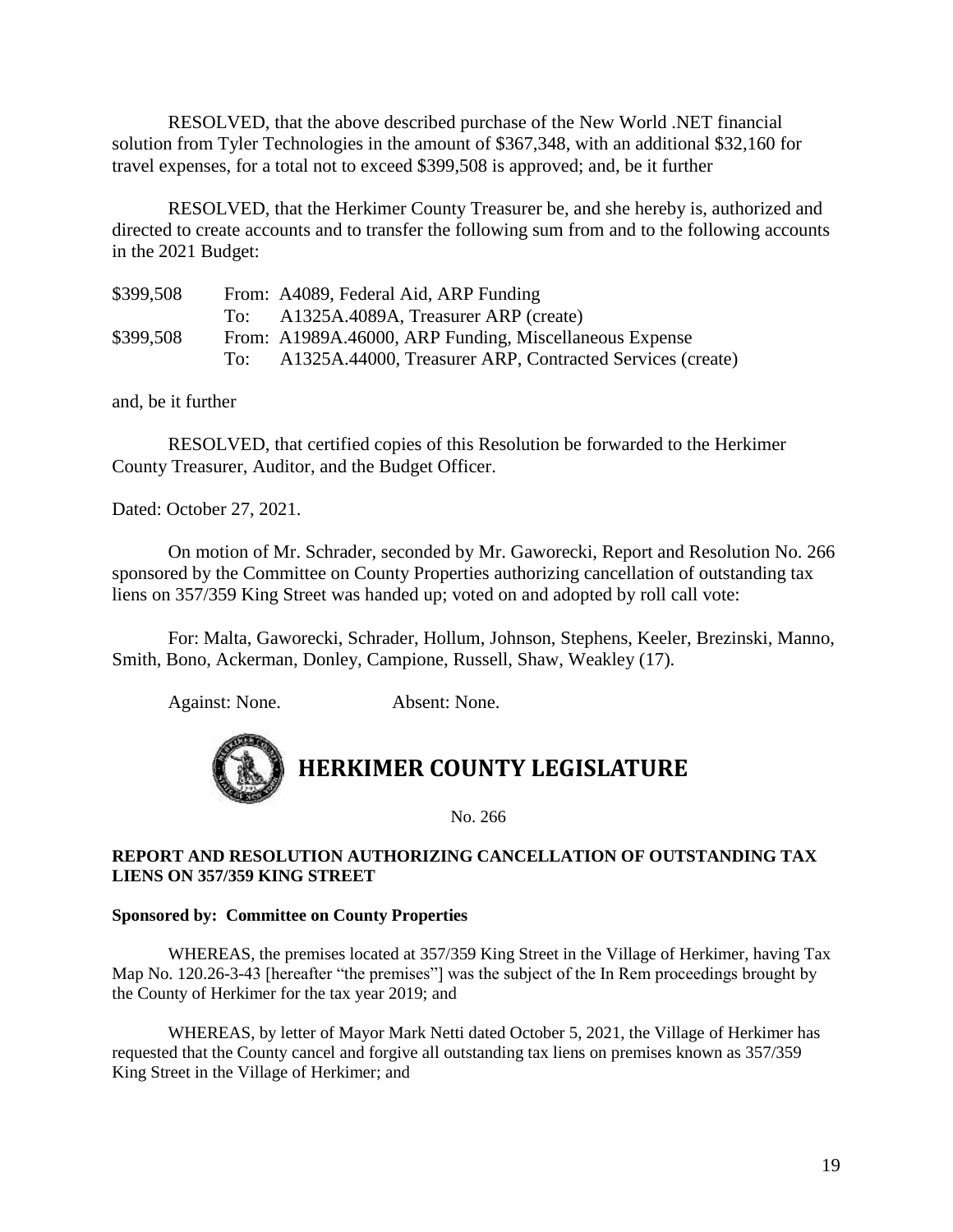WHEREAS, the County has been advised that the Village of Herkimer will take title to 357/359 King Street from the prior owners and that the Village of Herkimer will enter into an agreement with the County providing that upon proof of Village ownership of the premises that the County will cancel outstanding tax liens; now therefore be it

RESOLVED, that the Chairman of the Legislature is authorized to enter into an agreement with the Village of Herkimer that upon proof of recording of the deed to 357/359 King Street from the prior owners to the Village of Herkimer in the Office of the County Clerk, the County will cancel all outstanding tax liens on the premises, being the amount of \$36,006.43; and, be it further

RESOLVED, that said agreement between the County and the Village of Herkimer will provide that in the event that the Village sells the property for an amount in excess of the general fund revenues expended by the Village to prepare the property for resale, the Village shall reimburse the County for the amount received by the Village in excess of the general funds (excluding grant funds) expended by the Village up to the amount of taxes forgiven by the County; and, be it further

RESOLVED, that in the event that the Village of Herkimer takes title to the premises and enters into an agreement with the County containing the above terms, this Legislature shall determine that there is no practical method to enforce the collection of tax liens on the parcel, and supplementary proceedings to enforce collection will not be effective, and the County will cancel the delinquent tax liens on the premises and the County Property Agent is directed at that time to issue and file a Certificate of Cancellation; and, be it further

RESOLVED, that certified copies of this Resolution be forwarded to the Herkimer County Treasurer, County Auditor, County Property Agent, and the Village of Herkimer.

Dated: October 27, 2021.

On motion of Mr. Ackerman, seconded by Mr. Russell, Resolution No. 267 sponsored by the Committee on Administration/Veterans' Affairs to appoint a commission to evaluate existing County Legislative Districts for equity and representation was handed up; voted on and adopted by voice vote:

For: Ayes (17). Against: None. Absent: None.



No. 267

### **RESOLUTION TO APPOINT A COMMISSION TO EVALUATE EXISTING COUNTY LEGISLATIVE DISTRICTS FOR EQUITY AND REPRESENTATION**

### **Sponsored by: Committee on Administration/Veterans' Affairs**

WHEREAS, the County of Herkimer adopted a County Charter in 1966, which establishes county legislative districts within the County of Herkimer; and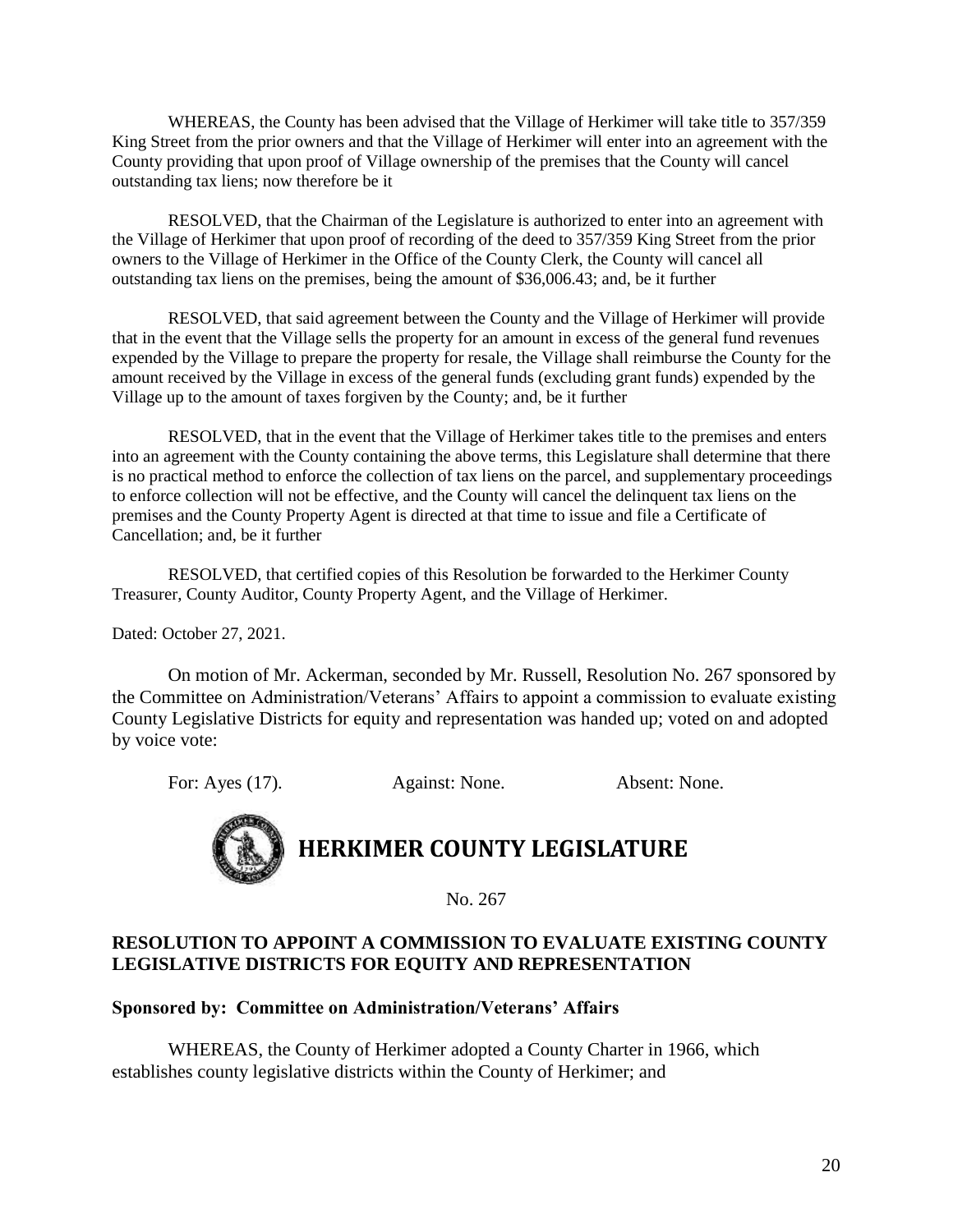WHEREAS, the said Charter provides that the County Legislature shall appoint a commission to evaluate existing county legislative districts for equity and representation in relation to population within three months after publication of the results of each federal census; and

WHEREAS, the County Charter provides that said commission shall consist of the Commissioners of the County Board of Elections, the Chairman of the County Legislature, one person selected by the members of the majority political party in the County Legislature, and one person selected by the members of the minority party or parties represented in the County Legislature; now, therefore, be it

RESOLVED, that a commission be appointed to evaluate the existing county legislative districts for equity and representation in relation to population, to consist of the Chairman of the legislature, the Election Commissioners, one member selected by the majority party in the Legislature, said selection to be indicated by a letter filed with the clerk of this Legislature, and one member selected by the minority party in the Legislature, said selection to be indicated by a letter filed with the Clerk of the Legislature; and, be it further

RESOLVED, that said Commission shall serve per the duties provided in Section 206 of the Charter of the County Legislature of the County of Herkimer; and, be it further

RESOLVED, that certified copies of this Resolution be forwarded to each member of the Commission with all convenient speed.

Dated: October 27, 2021.

On motion of Mr. Donley, seconded by Mr. Russell, Resolution No. 268 sponsored by the Committee on Ways & Means approving standard work day and retirement reporting for elected and appointed officials was handed up; voted on and adopted by voice vote:

For: Ayes (17). Against: None. Absent: None.



No. 268

#### **RESOLUTION APPROVING STANDARD WORK DAY AND RETIREMENT REPORTING FOR ELECTED AND APPOINTED OFFICIALS**

#### **Sponsored by: Committee on Ways and Means**

RESOLVED, that the Herkimer County Legislature hereby establishes the following as standard work days for elected and appointed officials to report days worked to the New York State and Local Employees' Retirement System based on the record of activities maintained and submitted by these officials to the Clerk of this body: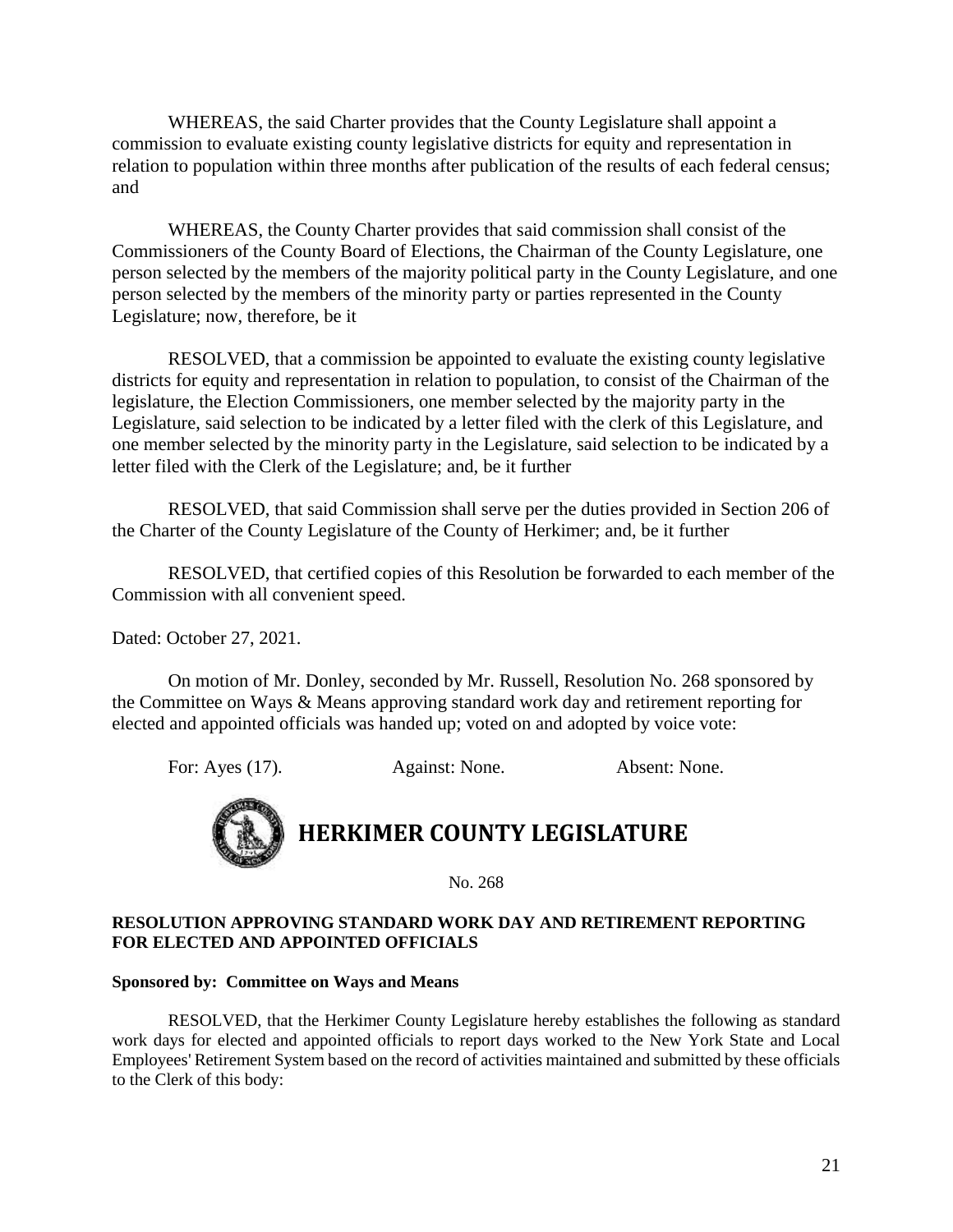| <b>Title:</b>                          | <b>Standar</b><br>d Work<br>Day:<br>(Hrs/da<br>y)<br>Min. 6<br>hrs<br><b>Max. 8</b><br>hrs | Name:<br>(First<br>and<br>Last)         | <b>Social</b><br><b>Securit</b><br>${\bf y}$<br><b>Numbe</b><br>$r:$ (Last<br>4 digits) | <b>NYSLRS</b><br>ID: | Tier 1<br>(Check<br>only if<br>membe<br>r is<br>Tier 1) | <b>Current</b><br><b>Term</b><br>Begin &<br>End<br>Dates:<br>(mm/dd/y)<br>$y-$<br>mm/dd/yy | <b>Record</b><br><b>of</b><br>Activiti<br>es<br><b>Result</b> | <b>Not</b><br><b>Submitte</b><br>$\mathbf{d}$ :<br>(Check<br>only if<br>official<br>did not<br>submit<br>their<br><b>Record of</b><br><b>Activities</b><br>$\lambda$ |
|----------------------------------------|--------------------------------------------------------------------------------------------|-----------------------------------------|-----------------------------------------------------------------------------------------|----------------------|---------------------------------------------------------|--------------------------------------------------------------------------------------------|---------------------------------------------------------------|----------------------------------------------------------------------------------------------------------------------------------------------------------------------|
|                                        | <b>Appointed Officials</b>                                                                 |                                         |                                                                                         |                      |                                                         |                                                                                            |                                                               |                                                                                                                                                                      |
| Assista<br>nt Dist.<br>Attorne<br>y    | $\overline{7}$                                                                             | Robert<br>Calli                         |                                                                                         |                      |                                                         | $01/01/21 -$<br>12/31/24                                                                   | 20.48                                                         |                                                                                                                                                                      |
| Assista<br>nt Dist.<br>Attorne<br>y    | $\overline{7}$                                                                             | Michael<br>Johnson                      |                                                                                         |                      |                                                         | $01/01/21 -$<br>12/31/24                                                                   | 21.97                                                         |                                                                                                                                                                      |
| Assista<br>nt Dist.<br>Attorne<br>y    | $\overline{7}$                                                                             | Elizabet<br>S.<br>$\mathbf{h}$<br>Healy |                                                                                         |                      |                                                         | 10/19/20-<br>12/31/24                                                                      | 21.84                                                         |                                                                                                                                                                      |
| Social<br>Service<br>S<br>Attorne<br>y | 6                                                                                          | Kyle W.<br>Crandal                      |                                                                                         |                      |                                                         | 10/01/202<br>$1-$<br>09/30/202<br>6                                                        | 14.74                                                         |                                                                                                                                                                      |
| Social<br>Service<br>S<br>Attorne<br>y | $\overline{7}$                                                                             | Michell<br>K.<br>e<br>Fassett           |                                                                                         |                      |                                                         | 10/01/202<br>$1-$<br>09/30/202<br>6                                                        | 22.78                                                         |                                                                                                                                                                      |

RESOLVED, that certified copies of this Resolution be forwarded to the Herkimer County Treasurer, Personnel Officer, and Principal Account Clerk in the Treasurer's Office.

Dated: October 27, 2021.

On motion of Mr. Hollum, seconded by Mr. Weakley, Resolution No. 269 sponsored by the Committee on Administration/Veterans' Affairs supporting Operation Green Light for active military service members in transition to civilian life (Veteran Status) was handed up; voted on and adopted by voice vote:

| For: Ayes (17). | Against: None. | Absent: None. |
|-----------------|----------------|---------------|
|-----------------|----------------|---------------|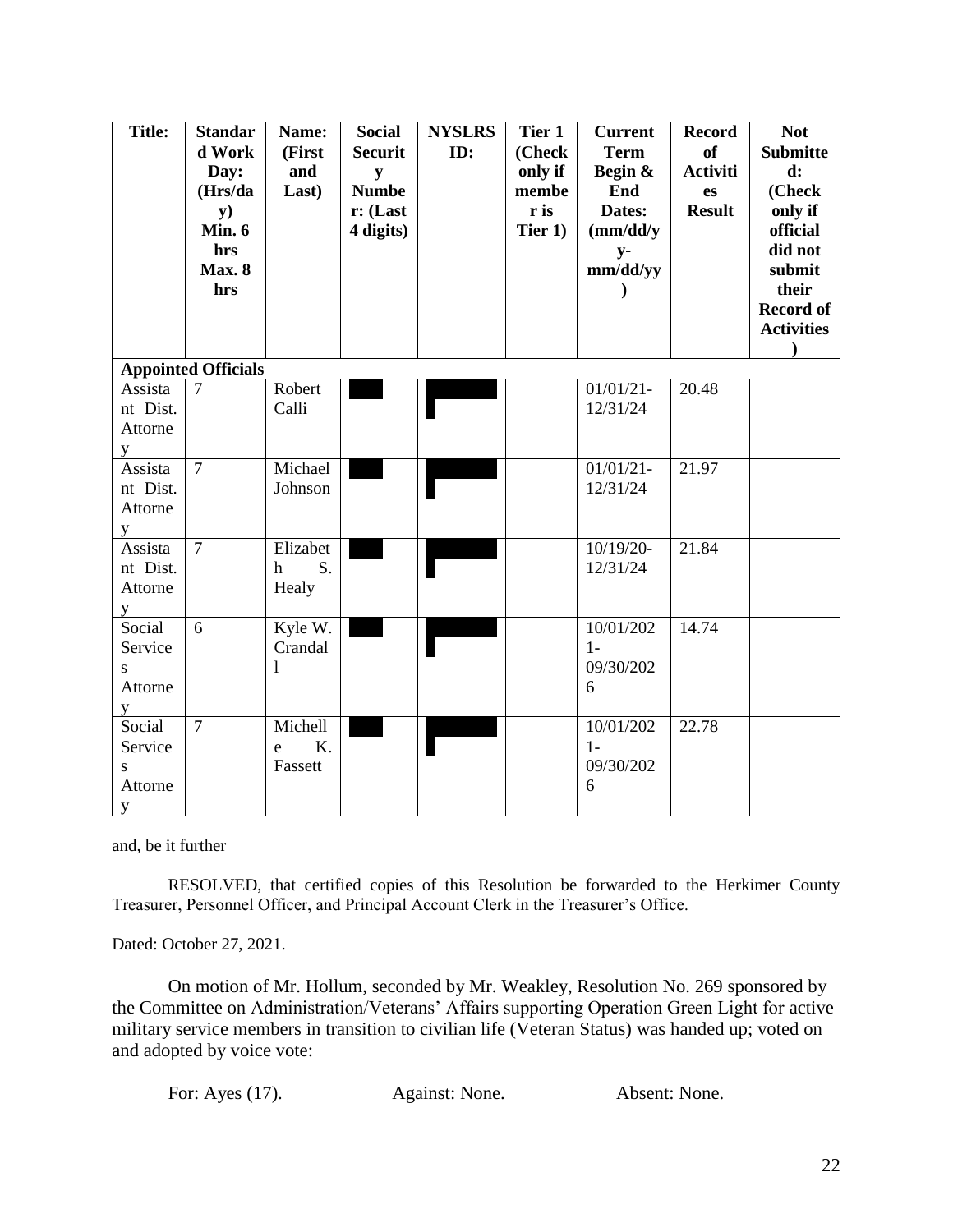

No. 269

### **RESOLUTION SUPPORTING OPERATION GREEN LIGHT FOR ACTIVE MILITARY SERVICE MEMBERS IN TRANSITION TO CIVILIAN LIFE (VETERAN STATUS)**

### **Sponsored by: Committee on Administration/Veterans' Affairs**

WHEREAS, the residents of Herkimer County have great respect, admiration, and the utmost gratitude for all of the men and women who have selflessly served their country and this community in the Armed Forces; and

WHEREAS, the contributions and sacrifices of the men and women that served in the Armed Forces have been vital in maintaining the freedoms and way of life enjoyed by our citizens; and

WHEREAS, Herkimer County seeks to honor these individuals who have paid the high price for freedom by placing themselves in harm's way for the good of all; and

WHEREAS, Veterans continue to serve their community in the American Legion, Veterans of Foreign Wars, church groups, civil service; and

WHEREAS, approximately 200,000 service members transition to civilian communities annually; and

WHEREAS, an estimated 20% increase of service members will transition to civilian life in the near future; and

WHEREAS, studies indicate that 44% to 72% of service members experience high levels of stress during transition from military to civilian life; and

WHEREAS, Active Military Service Members transitioning from military service are at a high risk for suicide during their first year after military service; and

WHEREAS, Herkimer County appreciates the sacrifices our United States Military Personnel made while defending freedom and believes specific recognition be accorded them in appreciation of their service and to demonstrate the honor and support they have earned; now, therefore, be it